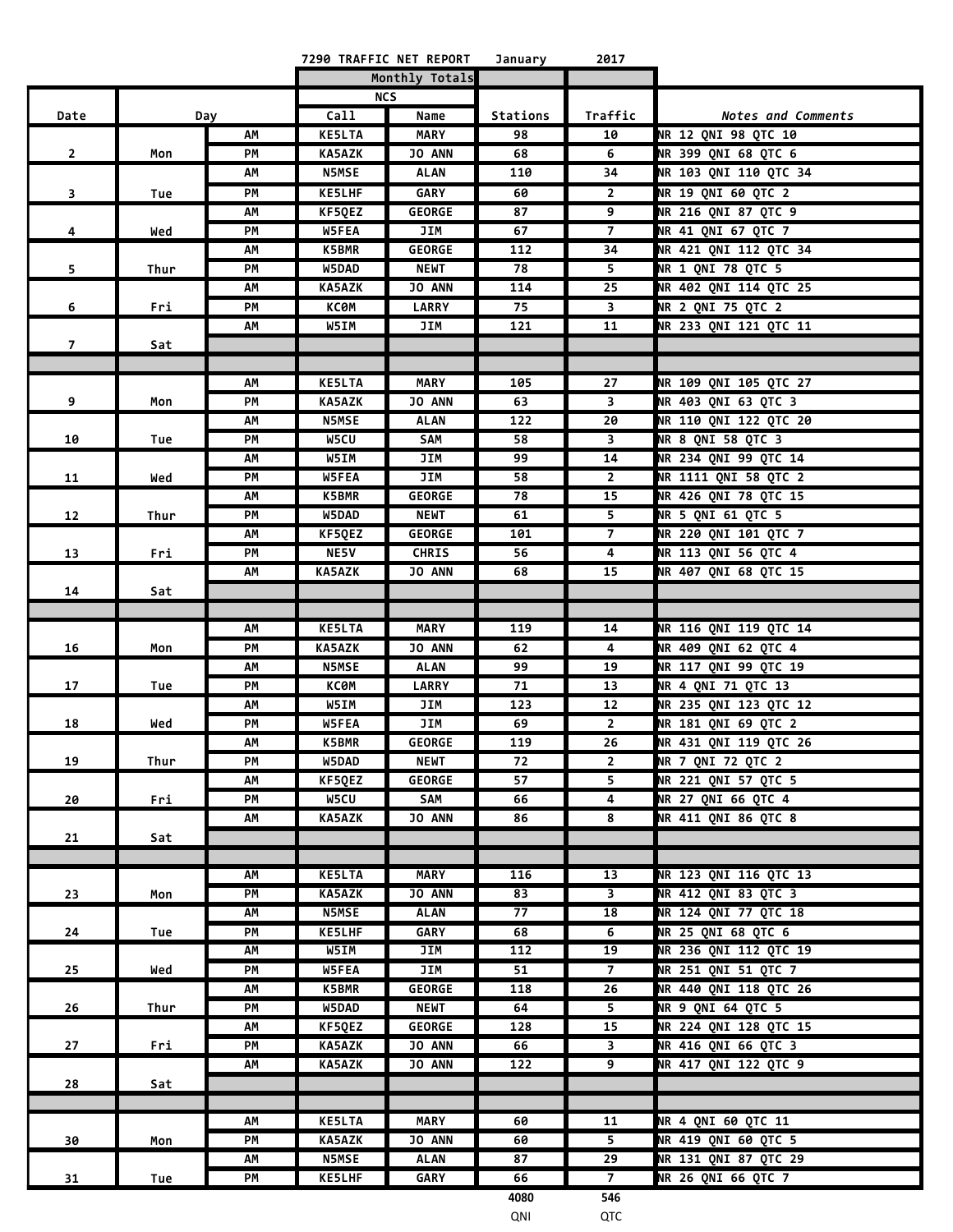| Monthly Totals<br>February<br>2017<br><b>NCS</b><br>Call<br>Name<br>Stations<br>Traffic<br>Date<br>Day<br>Notes and Comments<br>W5IM<br>NR 237 QNI 133 QTC 5<br>JIM<br>133<br>5<br>АΜ<br>$\overline{\mathbf{3}}$<br><b>NR 11 QNI 68 QTC 3</b><br>PM<br>W5FEA<br>JIM<br>68<br>$\mathbf{1}$<br>Wed<br>NR 445 QNI 131 QTC 13<br>13<br>АΜ<br>K5BMR<br><b>GEORGE</b><br>131<br>75<br>NR 11 QNI 75 QTC 5<br>W5DAD<br><b>NEWT</b><br>5<br>$\overline{2}$<br>PМ<br><b>THUR</b><br>$\overline{28}$<br>NR 422 QNI 111 QTC 28<br>AM<br><b>KA5AZK</b><br>JO ANN<br>111<br><b>NR 8 QNI 70 QTC 2</b><br>PM<br>КСӨМ<br><b>LARRY</b><br>70<br>$\overline{2}$<br>$\overline{\mathbf{3}}$<br>Fri<br>KE5QEZ<br><b>GEORGE</b><br>110<br>NR 225 QNI 110 QTC 6<br>AM<br>6<br>4<br>Sat<br><b>KE5LTA</b><br><b>MARY</b><br>92<br>12<br><b>NR 202 QNI 92 QTC 12</b><br>АΜ<br><b>KA5AZK</b><br>JO ANN<br>NR 423 QNI 62 QTC 11<br>PМ<br>62<br>11<br>6<br>Mon<br>NR 207 QNI 104 QTC 17<br><b>N5MSE</b><br><b>ALAN</b><br>104<br>17<br>AM<br>NR 33 QNI 63 QTC 6<br>W5CU<br>SAM<br>63<br>6<br>$\overline{7}$<br>PМ<br>Tue<br>17<br>NR 426 QNI 100 QTC 17<br><b>KA5AZK</b><br>JO ANN<br>AΜ<br>100<br>$\mathbf{3}$<br>NR 81 QNI 58 QTC 3<br>W5FEA<br>JIM<br>58<br>8<br>PМ<br>Wed<br>5<br>NR 449 QNI 117 QTC 5<br><b>K5BMR</b><br><b>GEORGE</b><br>117<br>АΜ<br>NR 13 QNI 45 QTC 1<br>$\mathbf{1}$<br>9<br>W5DAD<br><b>NEWT</b><br>45<br><b>THUR</b><br>PМ<br>17<br>NR 226 QNI 90 QTC 17<br><b>GEORGE</b><br>90<br>АΜ<br>KF5QEZ<br>NR 427 QNI 65 QTC 2<br>$\overline{2}$<br>PM<br><b>KA5AZK</b><br><b>JO ANN</b><br>65<br>10<br>Fri<br>112<br><b>NR 238 QNI 112 QTC 10</b><br>W5IM<br>JIM<br>10<br>АΜ<br>11<br>Sat<br><b>KE5LTA</b><br><b>MARY</b><br>87<br>17<br>NR 213 QNI 87 QTC 17<br>АΜ<br><b>NR 429 QNI 60 QTC 6</b><br>13<br>PM<br><b>KA5AZK</b><br><b>JO ANN</b><br>60<br>6<br>Mon<br><b>NR 214 QNI 91 QTC 16</b><br><b>N5MSE</b><br><b>ALAN</b><br>AΜ<br>91<br>16<br><b>KA5AZK</b><br>39<br>4<br>NR 431 QNI 39 QTC 4<br>14<br>PМ<br><b>JO ANN</b><br>Tue<br>W5IM<br>JIM<br>3<br>NR 239 QNI 108 QTC 3<br>AΜ<br>108<br><b>NR 151 QNI 63 QTC 10</b><br>PM<br>W5FEA<br>JIM<br>63<br>10<br>15<br>Wed<br>NR 457 QNI 120 QTC 21<br>K5BMR<br><b>GEORGE</b><br>120<br>21<br>AΜ<br>NR 15 QNI 64 QTC 3<br>W5DAD<br><b>NEWT</b><br>3<br>PМ<br>64<br>16<br>Thur<br>6<br>NR 227 QNI 95 QTC 6<br>KF5QEZ<br><b>GEORGE</b><br>95<br>АΜ<br>PM<br>KA5AZK<br><b>JO ANN</b><br>81<br>0<br>NR 433 QNI 81 QTC 0<br>17<br>Fri<br>NR 434 ONI 95 OTC 8<br>АΜ<br><b>KA5AZK</b><br><b>JO ANN</b><br>95<br>8<br>18<br>Sat<br><b>KE5LTA</b><br><b>MARY</b><br>NR 520 ONI 109 OTC 20<br>АΜ<br>109<br>20<br>PM<br><b>KA5AZK</b><br>JO ANN<br>71<br>$\mathbf{1}$<br>NR 436 QNI 71 QTC 1<br>20<br>Mon<br>118<br>17<br>NR 221 QNI 118 QTC 17<br>AM<br><b>N5MSE</b><br><b>ALAN</b><br>74<br>NR 437 QNI 74 QTC 8<br>PM<br><b>KA5AZK</b><br>JO ANN<br>8<br>21<br>Tue<br>NR 240 QNI 109 QTC 18<br>W5IM<br>JIM<br>109<br>18<br>AM<br>NR 221 QNI 58 QTC 3<br>W5FEA<br>JIM<br>58<br>PM<br>3<br>22<br>Wed<br><b>NR 462 QNI 134 QTC 6</b><br>K5BMR<br><b>GEORGE</b><br>134<br>6<br>АΜ<br>72<br><b>NR 16 QNI 72 QTC 1</b><br>PM<br>W5DAD<br><b>NEWT</b><br>$\overline{1}$<br>23<br>Thur<br>NR 230 QNI 126 QTC 15<br>KF5QEZ<br>GEORGE<br>126<br>15<br>АΜ<br>NR 48 QNI 59 QTC 4<br>W5CU<br>SAM<br>59<br>4<br>24<br>PМ<br>Fri<br><b>NR 441 QNI 106 QTC 9</b><br>KA5AZK<br>JO ANN<br>9<br>АМ<br>106<br>25<br>Sat<br>NR 222 QNI 92 QTC 11<br><b>KE5LTA</b><br><b>MARY</b><br>92<br>11<br>АΜ<br>8<br><b>NR 001 QNI 66 QTC 8</b><br>PM<br>WA5VAS<br><b>GARY</b><br>66<br>27<br>Mon<br>NR 228 QNI 115 QTC 31<br>115<br>31<br>АΜ<br><b>N5MSE</b><br>ALAN<br>NR 466 QNI 74 QTC 7<br>K5BMR<br><b>GEORGE</b><br>74<br>$7^{\circ}$<br>PM<br>28<br>Tue |  | 7290 TRAFFIC NET REPORT |      |     |  |
|---------------------------------------------------------------------------------------------------------------------------------------------------------------------------------------------------------------------------------------------------------------------------------------------------------------------------------------------------------------------------------------------------------------------------------------------------------------------------------------------------------------------------------------------------------------------------------------------------------------------------------------------------------------------------------------------------------------------------------------------------------------------------------------------------------------------------------------------------------------------------------------------------------------------------------------------------------------------------------------------------------------------------------------------------------------------------------------------------------------------------------------------------------------------------------------------------------------------------------------------------------------------------------------------------------------------------------------------------------------------------------------------------------------------------------------------------------------------------------------------------------------------------------------------------------------------------------------------------------------------------------------------------------------------------------------------------------------------------------------------------------------------------------------------------------------------------------------------------------------------------------------------------------------------------------------------------------------------------------------------------------------------------------------------------------------------------------------------------------------------------------------------------------------------------------------------------------------------------------------------------------------------------------------------------------------------------------------------------------------------------------------------------------------------------------------------------------------------------------------------------------------------------------------------------------------------------------------------------------------------------------------------------------------------------------------------------------------------------------------------------------------------------------------------------------------------------------------------------------------------------------------------------------------------------------------------------------------------------------------------------------------------------------------------------------------------------------------------------------------------------------------------------------------------------------------------------------------------------------------------------------------------------------------------------------------------------------------------------------------------------------------------------------------------------------------------------------------------------------------------------------------------------------------------------------------------------------------------------------------------------------------------------------------------------------------------------------------------------------------------------------------------|--|-------------------------|------|-----|--|
|                                                                                                                                                                                                                                                                                                                                                                                                                                                                                                                                                                                                                                                                                                                                                                                                                                                                                                                                                                                                                                                                                                                                                                                                                                                                                                                                                                                                                                                                                                                                                                                                                                                                                                                                                                                                                                                                                                                                                                                                                                                                                                                                                                                                                                                                                                                                                                                                                                                                                                                                                                                                                                                                                                                                                                                                                                                                                                                                                                                                                                                                                                                                                                                                                                                                                                                                                                                                                                                                                                                                                                                                                                                                                                                                                                     |  |                         |      |     |  |
|                                                                                                                                                                                                                                                                                                                                                                                                                                                                                                                                                                                                                                                                                                                                                                                                                                                                                                                                                                                                                                                                                                                                                                                                                                                                                                                                                                                                                                                                                                                                                                                                                                                                                                                                                                                                                                                                                                                                                                                                                                                                                                                                                                                                                                                                                                                                                                                                                                                                                                                                                                                                                                                                                                                                                                                                                                                                                                                                                                                                                                                                                                                                                                                                                                                                                                                                                                                                                                                                                                                                                                                                                                                                                                                                                                     |  |                         |      |     |  |
|                                                                                                                                                                                                                                                                                                                                                                                                                                                                                                                                                                                                                                                                                                                                                                                                                                                                                                                                                                                                                                                                                                                                                                                                                                                                                                                                                                                                                                                                                                                                                                                                                                                                                                                                                                                                                                                                                                                                                                                                                                                                                                                                                                                                                                                                                                                                                                                                                                                                                                                                                                                                                                                                                                                                                                                                                                                                                                                                                                                                                                                                                                                                                                                                                                                                                                                                                                                                                                                                                                                                                                                                                                                                                                                                                                     |  |                         |      |     |  |
|                                                                                                                                                                                                                                                                                                                                                                                                                                                                                                                                                                                                                                                                                                                                                                                                                                                                                                                                                                                                                                                                                                                                                                                                                                                                                                                                                                                                                                                                                                                                                                                                                                                                                                                                                                                                                                                                                                                                                                                                                                                                                                                                                                                                                                                                                                                                                                                                                                                                                                                                                                                                                                                                                                                                                                                                                                                                                                                                                                                                                                                                                                                                                                                                                                                                                                                                                                                                                                                                                                                                                                                                                                                                                                                                                                     |  |                         |      |     |  |
|                                                                                                                                                                                                                                                                                                                                                                                                                                                                                                                                                                                                                                                                                                                                                                                                                                                                                                                                                                                                                                                                                                                                                                                                                                                                                                                                                                                                                                                                                                                                                                                                                                                                                                                                                                                                                                                                                                                                                                                                                                                                                                                                                                                                                                                                                                                                                                                                                                                                                                                                                                                                                                                                                                                                                                                                                                                                                                                                                                                                                                                                                                                                                                                                                                                                                                                                                                                                                                                                                                                                                                                                                                                                                                                                                                     |  |                         |      |     |  |
|                                                                                                                                                                                                                                                                                                                                                                                                                                                                                                                                                                                                                                                                                                                                                                                                                                                                                                                                                                                                                                                                                                                                                                                                                                                                                                                                                                                                                                                                                                                                                                                                                                                                                                                                                                                                                                                                                                                                                                                                                                                                                                                                                                                                                                                                                                                                                                                                                                                                                                                                                                                                                                                                                                                                                                                                                                                                                                                                                                                                                                                                                                                                                                                                                                                                                                                                                                                                                                                                                                                                                                                                                                                                                                                                                                     |  |                         |      |     |  |
|                                                                                                                                                                                                                                                                                                                                                                                                                                                                                                                                                                                                                                                                                                                                                                                                                                                                                                                                                                                                                                                                                                                                                                                                                                                                                                                                                                                                                                                                                                                                                                                                                                                                                                                                                                                                                                                                                                                                                                                                                                                                                                                                                                                                                                                                                                                                                                                                                                                                                                                                                                                                                                                                                                                                                                                                                                                                                                                                                                                                                                                                                                                                                                                                                                                                                                                                                                                                                                                                                                                                                                                                                                                                                                                                                                     |  |                         |      |     |  |
|                                                                                                                                                                                                                                                                                                                                                                                                                                                                                                                                                                                                                                                                                                                                                                                                                                                                                                                                                                                                                                                                                                                                                                                                                                                                                                                                                                                                                                                                                                                                                                                                                                                                                                                                                                                                                                                                                                                                                                                                                                                                                                                                                                                                                                                                                                                                                                                                                                                                                                                                                                                                                                                                                                                                                                                                                                                                                                                                                                                                                                                                                                                                                                                                                                                                                                                                                                                                                                                                                                                                                                                                                                                                                                                                                                     |  |                         |      |     |  |
|                                                                                                                                                                                                                                                                                                                                                                                                                                                                                                                                                                                                                                                                                                                                                                                                                                                                                                                                                                                                                                                                                                                                                                                                                                                                                                                                                                                                                                                                                                                                                                                                                                                                                                                                                                                                                                                                                                                                                                                                                                                                                                                                                                                                                                                                                                                                                                                                                                                                                                                                                                                                                                                                                                                                                                                                                                                                                                                                                                                                                                                                                                                                                                                                                                                                                                                                                                                                                                                                                                                                                                                                                                                                                                                                                                     |  |                         |      |     |  |
|                                                                                                                                                                                                                                                                                                                                                                                                                                                                                                                                                                                                                                                                                                                                                                                                                                                                                                                                                                                                                                                                                                                                                                                                                                                                                                                                                                                                                                                                                                                                                                                                                                                                                                                                                                                                                                                                                                                                                                                                                                                                                                                                                                                                                                                                                                                                                                                                                                                                                                                                                                                                                                                                                                                                                                                                                                                                                                                                                                                                                                                                                                                                                                                                                                                                                                                                                                                                                                                                                                                                                                                                                                                                                                                                                                     |  |                         |      |     |  |
|                                                                                                                                                                                                                                                                                                                                                                                                                                                                                                                                                                                                                                                                                                                                                                                                                                                                                                                                                                                                                                                                                                                                                                                                                                                                                                                                                                                                                                                                                                                                                                                                                                                                                                                                                                                                                                                                                                                                                                                                                                                                                                                                                                                                                                                                                                                                                                                                                                                                                                                                                                                                                                                                                                                                                                                                                                                                                                                                                                                                                                                                                                                                                                                                                                                                                                                                                                                                                                                                                                                                                                                                                                                                                                                                                                     |  |                         |      |     |  |
|                                                                                                                                                                                                                                                                                                                                                                                                                                                                                                                                                                                                                                                                                                                                                                                                                                                                                                                                                                                                                                                                                                                                                                                                                                                                                                                                                                                                                                                                                                                                                                                                                                                                                                                                                                                                                                                                                                                                                                                                                                                                                                                                                                                                                                                                                                                                                                                                                                                                                                                                                                                                                                                                                                                                                                                                                                                                                                                                                                                                                                                                                                                                                                                                                                                                                                                                                                                                                                                                                                                                                                                                                                                                                                                                                                     |  |                         |      |     |  |
|                                                                                                                                                                                                                                                                                                                                                                                                                                                                                                                                                                                                                                                                                                                                                                                                                                                                                                                                                                                                                                                                                                                                                                                                                                                                                                                                                                                                                                                                                                                                                                                                                                                                                                                                                                                                                                                                                                                                                                                                                                                                                                                                                                                                                                                                                                                                                                                                                                                                                                                                                                                                                                                                                                                                                                                                                                                                                                                                                                                                                                                                                                                                                                                                                                                                                                                                                                                                                                                                                                                                                                                                                                                                                                                                                                     |  |                         |      |     |  |
|                                                                                                                                                                                                                                                                                                                                                                                                                                                                                                                                                                                                                                                                                                                                                                                                                                                                                                                                                                                                                                                                                                                                                                                                                                                                                                                                                                                                                                                                                                                                                                                                                                                                                                                                                                                                                                                                                                                                                                                                                                                                                                                                                                                                                                                                                                                                                                                                                                                                                                                                                                                                                                                                                                                                                                                                                                                                                                                                                                                                                                                                                                                                                                                                                                                                                                                                                                                                                                                                                                                                                                                                                                                                                                                                                                     |  |                         |      |     |  |
|                                                                                                                                                                                                                                                                                                                                                                                                                                                                                                                                                                                                                                                                                                                                                                                                                                                                                                                                                                                                                                                                                                                                                                                                                                                                                                                                                                                                                                                                                                                                                                                                                                                                                                                                                                                                                                                                                                                                                                                                                                                                                                                                                                                                                                                                                                                                                                                                                                                                                                                                                                                                                                                                                                                                                                                                                                                                                                                                                                                                                                                                                                                                                                                                                                                                                                                                                                                                                                                                                                                                                                                                                                                                                                                                                                     |  |                         |      |     |  |
|                                                                                                                                                                                                                                                                                                                                                                                                                                                                                                                                                                                                                                                                                                                                                                                                                                                                                                                                                                                                                                                                                                                                                                                                                                                                                                                                                                                                                                                                                                                                                                                                                                                                                                                                                                                                                                                                                                                                                                                                                                                                                                                                                                                                                                                                                                                                                                                                                                                                                                                                                                                                                                                                                                                                                                                                                                                                                                                                                                                                                                                                                                                                                                                                                                                                                                                                                                                                                                                                                                                                                                                                                                                                                                                                                                     |  |                         |      |     |  |
|                                                                                                                                                                                                                                                                                                                                                                                                                                                                                                                                                                                                                                                                                                                                                                                                                                                                                                                                                                                                                                                                                                                                                                                                                                                                                                                                                                                                                                                                                                                                                                                                                                                                                                                                                                                                                                                                                                                                                                                                                                                                                                                                                                                                                                                                                                                                                                                                                                                                                                                                                                                                                                                                                                                                                                                                                                                                                                                                                                                                                                                                                                                                                                                                                                                                                                                                                                                                                                                                                                                                                                                                                                                                                                                                                                     |  |                         |      |     |  |
|                                                                                                                                                                                                                                                                                                                                                                                                                                                                                                                                                                                                                                                                                                                                                                                                                                                                                                                                                                                                                                                                                                                                                                                                                                                                                                                                                                                                                                                                                                                                                                                                                                                                                                                                                                                                                                                                                                                                                                                                                                                                                                                                                                                                                                                                                                                                                                                                                                                                                                                                                                                                                                                                                                                                                                                                                                                                                                                                                                                                                                                                                                                                                                                                                                                                                                                                                                                                                                                                                                                                                                                                                                                                                                                                                                     |  |                         |      |     |  |
|                                                                                                                                                                                                                                                                                                                                                                                                                                                                                                                                                                                                                                                                                                                                                                                                                                                                                                                                                                                                                                                                                                                                                                                                                                                                                                                                                                                                                                                                                                                                                                                                                                                                                                                                                                                                                                                                                                                                                                                                                                                                                                                                                                                                                                                                                                                                                                                                                                                                                                                                                                                                                                                                                                                                                                                                                                                                                                                                                                                                                                                                                                                                                                                                                                                                                                                                                                                                                                                                                                                                                                                                                                                                                                                                                                     |  |                         |      |     |  |
|                                                                                                                                                                                                                                                                                                                                                                                                                                                                                                                                                                                                                                                                                                                                                                                                                                                                                                                                                                                                                                                                                                                                                                                                                                                                                                                                                                                                                                                                                                                                                                                                                                                                                                                                                                                                                                                                                                                                                                                                                                                                                                                                                                                                                                                                                                                                                                                                                                                                                                                                                                                                                                                                                                                                                                                                                                                                                                                                                                                                                                                                                                                                                                                                                                                                                                                                                                                                                                                                                                                                                                                                                                                                                                                                                                     |  |                         |      |     |  |
|                                                                                                                                                                                                                                                                                                                                                                                                                                                                                                                                                                                                                                                                                                                                                                                                                                                                                                                                                                                                                                                                                                                                                                                                                                                                                                                                                                                                                                                                                                                                                                                                                                                                                                                                                                                                                                                                                                                                                                                                                                                                                                                                                                                                                                                                                                                                                                                                                                                                                                                                                                                                                                                                                                                                                                                                                                                                                                                                                                                                                                                                                                                                                                                                                                                                                                                                                                                                                                                                                                                                                                                                                                                                                                                                                                     |  |                         |      |     |  |
|                                                                                                                                                                                                                                                                                                                                                                                                                                                                                                                                                                                                                                                                                                                                                                                                                                                                                                                                                                                                                                                                                                                                                                                                                                                                                                                                                                                                                                                                                                                                                                                                                                                                                                                                                                                                                                                                                                                                                                                                                                                                                                                                                                                                                                                                                                                                                                                                                                                                                                                                                                                                                                                                                                                                                                                                                                                                                                                                                                                                                                                                                                                                                                                                                                                                                                                                                                                                                                                                                                                                                                                                                                                                                                                                                                     |  |                         |      |     |  |
|                                                                                                                                                                                                                                                                                                                                                                                                                                                                                                                                                                                                                                                                                                                                                                                                                                                                                                                                                                                                                                                                                                                                                                                                                                                                                                                                                                                                                                                                                                                                                                                                                                                                                                                                                                                                                                                                                                                                                                                                                                                                                                                                                                                                                                                                                                                                                                                                                                                                                                                                                                                                                                                                                                                                                                                                                                                                                                                                                                                                                                                                                                                                                                                                                                                                                                                                                                                                                                                                                                                                                                                                                                                                                                                                                                     |  |                         |      |     |  |
|                                                                                                                                                                                                                                                                                                                                                                                                                                                                                                                                                                                                                                                                                                                                                                                                                                                                                                                                                                                                                                                                                                                                                                                                                                                                                                                                                                                                                                                                                                                                                                                                                                                                                                                                                                                                                                                                                                                                                                                                                                                                                                                                                                                                                                                                                                                                                                                                                                                                                                                                                                                                                                                                                                                                                                                                                                                                                                                                                                                                                                                                                                                                                                                                                                                                                                                                                                                                                                                                                                                                                                                                                                                                                                                                                                     |  |                         |      |     |  |
|                                                                                                                                                                                                                                                                                                                                                                                                                                                                                                                                                                                                                                                                                                                                                                                                                                                                                                                                                                                                                                                                                                                                                                                                                                                                                                                                                                                                                                                                                                                                                                                                                                                                                                                                                                                                                                                                                                                                                                                                                                                                                                                                                                                                                                                                                                                                                                                                                                                                                                                                                                                                                                                                                                                                                                                                                                                                                                                                                                                                                                                                                                                                                                                                                                                                                                                                                                                                                                                                                                                                                                                                                                                                                                                                                                     |  |                         |      |     |  |
|                                                                                                                                                                                                                                                                                                                                                                                                                                                                                                                                                                                                                                                                                                                                                                                                                                                                                                                                                                                                                                                                                                                                                                                                                                                                                                                                                                                                                                                                                                                                                                                                                                                                                                                                                                                                                                                                                                                                                                                                                                                                                                                                                                                                                                                                                                                                                                                                                                                                                                                                                                                                                                                                                                                                                                                                                                                                                                                                                                                                                                                                                                                                                                                                                                                                                                                                                                                                                                                                                                                                                                                                                                                                                                                                                                     |  |                         |      |     |  |
|                                                                                                                                                                                                                                                                                                                                                                                                                                                                                                                                                                                                                                                                                                                                                                                                                                                                                                                                                                                                                                                                                                                                                                                                                                                                                                                                                                                                                                                                                                                                                                                                                                                                                                                                                                                                                                                                                                                                                                                                                                                                                                                                                                                                                                                                                                                                                                                                                                                                                                                                                                                                                                                                                                                                                                                                                                                                                                                                                                                                                                                                                                                                                                                                                                                                                                                                                                                                                                                                                                                                                                                                                                                                                                                                                                     |  |                         |      |     |  |
|                                                                                                                                                                                                                                                                                                                                                                                                                                                                                                                                                                                                                                                                                                                                                                                                                                                                                                                                                                                                                                                                                                                                                                                                                                                                                                                                                                                                                                                                                                                                                                                                                                                                                                                                                                                                                                                                                                                                                                                                                                                                                                                                                                                                                                                                                                                                                                                                                                                                                                                                                                                                                                                                                                                                                                                                                                                                                                                                                                                                                                                                                                                                                                                                                                                                                                                                                                                                                                                                                                                                                                                                                                                                                                                                                                     |  |                         |      |     |  |
|                                                                                                                                                                                                                                                                                                                                                                                                                                                                                                                                                                                                                                                                                                                                                                                                                                                                                                                                                                                                                                                                                                                                                                                                                                                                                                                                                                                                                                                                                                                                                                                                                                                                                                                                                                                                                                                                                                                                                                                                                                                                                                                                                                                                                                                                                                                                                                                                                                                                                                                                                                                                                                                                                                                                                                                                                                                                                                                                                                                                                                                                                                                                                                                                                                                                                                                                                                                                                                                                                                                                                                                                                                                                                                                                                                     |  |                         |      |     |  |
|                                                                                                                                                                                                                                                                                                                                                                                                                                                                                                                                                                                                                                                                                                                                                                                                                                                                                                                                                                                                                                                                                                                                                                                                                                                                                                                                                                                                                                                                                                                                                                                                                                                                                                                                                                                                                                                                                                                                                                                                                                                                                                                                                                                                                                                                                                                                                                                                                                                                                                                                                                                                                                                                                                                                                                                                                                                                                                                                                                                                                                                                                                                                                                                                                                                                                                                                                                                                                                                                                                                                                                                                                                                                                                                                                                     |  |                         |      |     |  |
|                                                                                                                                                                                                                                                                                                                                                                                                                                                                                                                                                                                                                                                                                                                                                                                                                                                                                                                                                                                                                                                                                                                                                                                                                                                                                                                                                                                                                                                                                                                                                                                                                                                                                                                                                                                                                                                                                                                                                                                                                                                                                                                                                                                                                                                                                                                                                                                                                                                                                                                                                                                                                                                                                                                                                                                                                                                                                                                                                                                                                                                                                                                                                                                                                                                                                                                                                                                                                                                                                                                                                                                                                                                                                                                                                                     |  |                         |      |     |  |
|                                                                                                                                                                                                                                                                                                                                                                                                                                                                                                                                                                                                                                                                                                                                                                                                                                                                                                                                                                                                                                                                                                                                                                                                                                                                                                                                                                                                                                                                                                                                                                                                                                                                                                                                                                                                                                                                                                                                                                                                                                                                                                                                                                                                                                                                                                                                                                                                                                                                                                                                                                                                                                                                                                                                                                                                                                                                                                                                                                                                                                                                                                                                                                                                                                                                                                                                                                                                                                                                                                                                                                                                                                                                                                                                                                     |  |                         |      |     |  |
|                                                                                                                                                                                                                                                                                                                                                                                                                                                                                                                                                                                                                                                                                                                                                                                                                                                                                                                                                                                                                                                                                                                                                                                                                                                                                                                                                                                                                                                                                                                                                                                                                                                                                                                                                                                                                                                                                                                                                                                                                                                                                                                                                                                                                                                                                                                                                                                                                                                                                                                                                                                                                                                                                                                                                                                                                                                                                                                                                                                                                                                                                                                                                                                                                                                                                                                                                                                                                                                                                                                                                                                                                                                                                                                                                                     |  |                         |      |     |  |
|                                                                                                                                                                                                                                                                                                                                                                                                                                                                                                                                                                                                                                                                                                                                                                                                                                                                                                                                                                                                                                                                                                                                                                                                                                                                                                                                                                                                                                                                                                                                                                                                                                                                                                                                                                                                                                                                                                                                                                                                                                                                                                                                                                                                                                                                                                                                                                                                                                                                                                                                                                                                                                                                                                                                                                                                                                                                                                                                                                                                                                                                                                                                                                                                                                                                                                                                                                                                                                                                                                                                                                                                                                                                                                                                                                     |  |                         |      |     |  |
|                                                                                                                                                                                                                                                                                                                                                                                                                                                                                                                                                                                                                                                                                                                                                                                                                                                                                                                                                                                                                                                                                                                                                                                                                                                                                                                                                                                                                                                                                                                                                                                                                                                                                                                                                                                                                                                                                                                                                                                                                                                                                                                                                                                                                                                                                                                                                                                                                                                                                                                                                                                                                                                                                                                                                                                                                                                                                                                                                                                                                                                                                                                                                                                                                                                                                                                                                                                                                                                                                                                                                                                                                                                                                                                                                                     |  |                         |      |     |  |
|                                                                                                                                                                                                                                                                                                                                                                                                                                                                                                                                                                                                                                                                                                                                                                                                                                                                                                                                                                                                                                                                                                                                                                                                                                                                                                                                                                                                                                                                                                                                                                                                                                                                                                                                                                                                                                                                                                                                                                                                                                                                                                                                                                                                                                                                                                                                                                                                                                                                                                                                                                                                                                                                                                                                                                                                                                                                                                                                                                                                                                                                                                                                                                                                                                                                                                                                                                                                                                                                                                                                                                                                                                                                                                                                                                     |  |                         |      |     |  |
|                                                                                                                                                                                                                                                                                                                                                                                                                                                                                                                                                                                                                                                                                                                                                                                                                                                                                                                                                                                                                                                                                                                                                                                                                                                                                                                                                                                                                                                                                                                                                                                                                                                                                                                                                                                                                                                                                                                                                                                                                                                                                                                                                                                                                                                                                                                                                                                                                                                                                                                                                                                                                                                                                                                                                                                                                                                                                                                                                                                                                                                                                                                                                                                                                                                                                                                                                                                                                                                                                                                                                                                                                                                                                                                                                                     |  |                         |      |     |  |
|                                                                                                                                                                                                                                                                                                                                                                                                                                                                                                                                                                                                                                                                                                                                                                                                                                                                                                                                                                                                                                                                                                                                                                                                                                                                                                                                                                                                                                                                                                                                                                                                                                                                                                                                                                                                                                                                                                                                                                                                                                                                                                                                                                                                                                                                                                                                                                                                                                                                                                                                                                                                                                                                                                                                                                                                                                                                                                                                                                                                                                                                                                                                                                                                                                                                                                                                                                                                                                                                                                                                                                                                                                                                                                                                                                     |  |                         |      |     |  |
|                                                                                                                                                                                                                                                                                                                                                                                                                                                                                                                                                                                                                                                                                                                                                                                                                                                                                                                                                                                                                                                                                                                                                                                                                                                                                                                                                                                                                                                                                                                                                                                                                                                                                                                                                                                                                                                                                                                                                                                                                                                                                                                                                                                                                                                                                                                                                                                                                                                                                                                                                                                                                                                                                                                                                                                                                                                                                                                                                                                                                                                                                                                                                                                                                                                                                                                                                                                                                                                                                                                                                                                                                                                                                                                                                                     |  |                         |      |     |  |
|                                                                                                                                                                                                                                                                                                                                                                                                                                                                                                                                                                                                                                                                                                                                                                                                                                                                                                                                                                                                                                                                                                                                                                                                                                                                                                                                                                                                                                                                                                                                                                                                                                                                                                                                                                                                                                                                                                                                                                                                                                                                                                                                                                                                                                                                                                                                                                                                                                                                                                                                                                                                                                                                                                                                                                                                                                                                                                                                                                                                                                                                                                                                                                                                                                                                                                                                                                                                                                                                                                                                                                                                                                                                                                                                                                     |  |                         |      |     |  |
|                                                                                                                                                                                                                                                                                                                                                                                                                                                                                                                                                                                                                                                                                                                                                                                                                                                                                                                                                                                                                                                                                                                                                                                                                                                                                                                                                                                                                                                                                                                                                                                                                                                                                                                                                                                                                                                                                                                                                                                                                                                                                                                                                                                                                                                                                                                                                                                                                                                                                                                                                                                                                                                                                                                                                                                                                                                                                                                                                                                                                                                                                                                                                                                                                                                                                                                                                                                                                                                                                                                                                                                                                                                                                                                                                                     |  |                         |      |     |  |
|                                                                                                                                                                                                                                                                                                                                                                                                                                                                                                                                                                                                                                                                                                                                                                                                                                                                                                                                                                                                                                                                                                                                                                                                                                                                                                                                                                                                                                                                                                                                                                                                                                                                                                                                                                                                                                                                                                                                                                                                                                                                                                                                                                                                                                                                                                                                                                                                                                                                                                                                                                                                                                                                                                                                                                                                                                                                                                                                                                                                                                                                                                                                                                                                                                                                                                                                                                                                                                                                                                                                                                                                                                                                                                                                                                     |  |                         |      |     |  |
|                                                                                                                                                                                                                                                                                                                                                                                                                                                                                                                                                                                                                                                                                                                                                                                                                                                                                                                                                                                                                                                                                                                                                                                                                                                                                                                                                                                                                                                                                                                                                                                                                                                                                                                                                                                                                                                                                                                                                                                                                                                                                                                                                                                                                                                                                                                                                                                                                                                                                                                                                                                                                                                                                                                                                                                                                                                                                                                                                                                                                                                                                                                                                                                                                                                                                                                                                                                                                                                                                                                                                                                                                                                                                                                                                                     |  |                         |      |     |  |
|                                                                                                                                                                                                                                                                                                                                                                                                                                                                                                                                                                                                                                                                                                                                                                                                                                                                                                                                                                                                                                                                                                                                                                                                                                                                                                                                                                                                                                                                                                                                                                                                                                                                                                                                                                                                                                                                                                                                                                                                                                                                                                                                                                                                                                                                                                                                                                                                                                                                                                                                                                                                                                                                                                                                                                                                                                                                                                                                                                                                                                                                                                                                                                                                                                                                                                                                                                                                                                                                                                                                                                                                                                                                                                                                                                     |  |                         |      |     |  |
|                                                                                                                                                                                                                                                                                                                                                                                                                                                                                                                                                                                                                                                                                                                                                                                                                                                                                                                                                                                                                                                                                                                                                                                                                                                                                                                                                                                                                                                                                                                                                                                                                                                                                                                                                                                                                                                                                                                                                                                                                                                                                                                                                                                                                                                                                                                                                                                                                                                                                                                                                                                                                                                                                                                                                                                                                                                                                                                                                                                                                                                                                                                                                                                                                                                                                                                                                                                                                                                                                                                                                                                                                                                                                                                                                                     |  |                         |      |     |  |
|                                                                                                                                                                                                                                                                                                                                                                                                                                                                                                                                                                                                                                                                                                                                                                                                                                                                                                                                                                                                                                                                                                                                                                                                                                                                                                                                                                                                                                                                                                                                                                                                                                                                                                                                                                                                                                                                                                                                                                                                                                                                                                                                                                                                                                                                                                                                                                                                                                                                                                                                                                                                                                                                                                                                                                                                                                                                                                                                                                                                                                                                                                                                                                                                                                                                                                                                                                                                                                                                                                                                                                                                                                                                                                                                                                     |  |                         |      |     |  |
|                                                                                                                                                                                                                                                                                                                                                                                                                                                                                                                                                                                                                                                                                                                                                                                                                                                                                                                                                                                                                                                                                                                                                                                                                                                                                                                                                                                                                                                                                                                                                                                                                                                                                                                                                                                                                                                                                                                                                                                                                                                                                                                                                                                                                                                                                                                                                                                                                                                                                                                                                                                                                                                                                                                                                                                                                                                                                                                                                                                                                                                                                                                                                                                                                                                                                                                                                                                                                                                                                                                                                                                                                                                                                                                                                                     |  |                         |      |     |  |
|                                                                                                                                                                                                                                                                                                                                                                                                                                                                                                                                                                                                                                                                                                                                                                                                                                                                                                                                                                                                                                                                                                                                                                                                                                                                                                                                                                                                                                                                                                                                                                                                                                                                                                                                                                                                                                                                                                                                                                                                                                                                                                                                                                                                                                                                                                                                                                                                                                                                                                                                                                                                                                                                                                                                                                                                                                                                                                                                                                                                                                                                                                                                                                                                                                                                                                                                                                                                                                                                                                                                                                                                                                                                                                                                                                     |  |                         |      |     |  |
|                                                                                                                                                                                                                                                                                                                                                                                                                                                                                                                                                                                                                                                                                                                                                                                                                                                                                                                                                                                                                                                                                                                                                                                                                                                                                                                                                                                                                                                                                                                                                                                                                                                                                                                                                                                                                                                                                                                                                                                                                                                                                                                                                                                                                                                                                                                                                                                                                                                                                                                                                                                                                                                                                                                                                                                                                                                                                                                                                                                                                                                                                                                                                                                                                                                                                                                                                                                                                                                                                                                                                                                                                                                                                                                                                                     |  |                         |      |     |  |
|                                                                                                                                                                                                                                                                                                                                                                                                                                                                                                                                                                                                                                                                                                                                                                                                                                                                                                                                                                                                                                                                                                                                                                                                                                                                                                                                                                                                                                                                                                                                                                                                                                                                                                                                                                                                                                                                                                                                                                                                                                                                                                                                                                                                                                                                                                                                                                                                                                                                                                                                                                                                                                                                                                                                                                                                                                                                                                                                                                                                                                                                                                                                                                                                                                                                                                                                                                                                                                                                                                                                                                                                                                                                                                                                                                     |  |                         |      |     |  |
|                                                                                                                                                                                                                                                                                                                                                                                                                                                                                                                                                                                                                                                                                                                                                                                                                                                                                                                                                                                                                                                                                                                                                                                                                                                                                                                                                                                                                                                                                                                                                                                                                                                                                                                                                                                                                                                                                                                                                                                                                                                                                                                                                                                                                                                                                                                                                                                                                                                                                                                                                                                                                                                                                                                                                                                                                                                                                                                                                                                                                                                                                                                                                                                                                                                                                                                                                                                                                                                                                                                                                                                                                                                                                                                                                                     |  |                         |      |     |  |
|                                                                                                                                                                                                                                                                                                                                                                                                                                                                                                                                                                                                                                                                                                                                                                                                                                                                                                                                                                                                                                                                                                                                                                                                                                                                                                                                                                                                                                                                                                                                                                                                                                                                                                                                                                                                                                                                                                                                                                                                                                                                                                                                                                                                                                                                                                                                                                                                                                                                                                                                                                                                                                                                                                                                                                                                                                                                                                                                                                                                                                                                                                                                                                                                                                                                                                                                                                                                                                                                                                                                                                                                                                                                                                                                                                     |  |                         |      |     |  |
|                                                                                                                                                                                                                                                                                                                                                                                                                                                                                                                                                                                                                                                                                                                                                                                                                                                                                                                                                                                                                                                                                                                                                                                                                                                                                                                                                                                                                                                                                                                                                                                                                                                                                                                                                                                                                                                                                                                                                                                                                                                                                                                                                                                                                                                                                                                                                                                                                                                                                                                                                                                                                                                                                                                                                                                                                                                                                                                                                                                                                                                                                                                                                                                                                                                                                                                                                                                                                                                                                                                                                                                                                                                                                                                                                                     |  |                         |      |     |  |
|                                                                                                                                                                                                                                                                                                                                                                                                                                                                                                                                                                                                                                                                                                                                                                                                                                                                                                                                                                                                                                                                                                                                                                                                                                                                                                                                                                                                                                                                                                                                                                                                                                                                                                                                                                                                                                                                                                                                                                                                                                                                                                                                                                                                                                                                                                                                                                                                                                                                                                                                                                                                                                                                                                                                                                                                                                                                                                                                                                                                                                                                                                                                                                                                                                                                                                                                                                                                                                                                                                                                                                                                                                                                                                                                                                     |  |                         |      |     |  |
|                                                                                                                                                                                                                                                                                                                                                                                                                                                                                                                                                                                                                                                                                                                                                                                                                                                                                                                                                                                                                                                                                                                                                                                                                                                                                                                                                                                                                                                                                                                                                                                                                                                                                                                                                                                                                                                                                                                                                                                                                                                                                                                                                                                                                                                                                                                                                                                                                                                                                                                                                                                                                                                                                                                                                                                                                                                                                                                                                                                                                                                                                                                                                                                                                                                                                                                                                                                                                                                                                                                                                                                                                                                                                                                                                                     |  |                         | 3892 | 416 |  |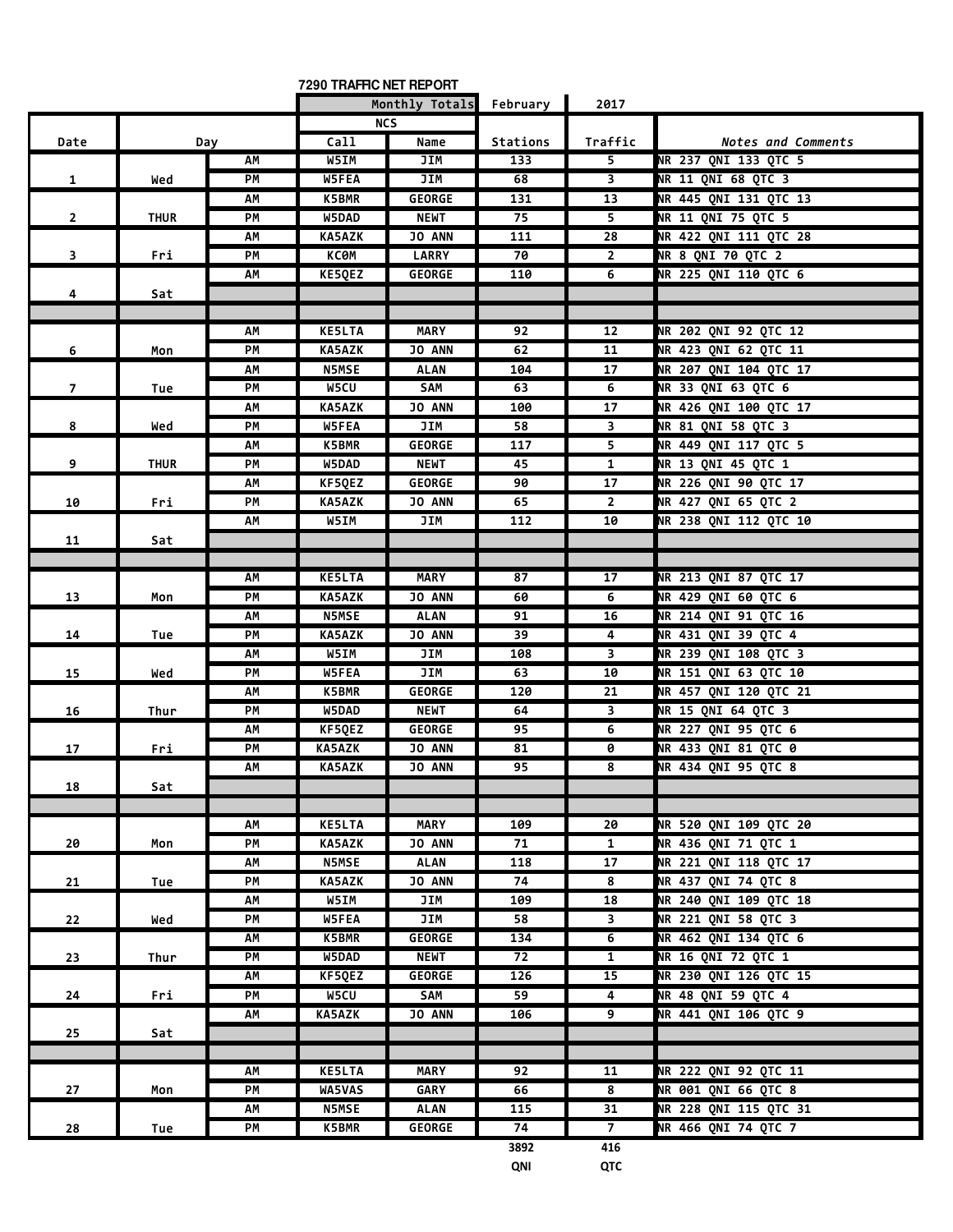|                         |             |     | 7290 TRAFFIC NET REPORT |                |            |                                |                           |
|-------------------------|-------------|-----|-------------------------|----------------|------------|--------------------------------|---------------------------|
|                         |             |     |                         | Monthly Totals | March      | 2017                           |                           |
|                         |             |     |                         | <b>NCS</b>     |            |                                |                           |
| Date                    |             | Day | Call                    | Name           | Stations   | Traffic                        | Notes and Comments        |
|                         |             | AM  | W5IM                    | JIM            | 138        | 6                              | NR 241 QNI 138 QTC 6      |
| $\mathbf{1}$            | Wed         | PM  | W5FEA                   | JIM            | 61         | $\overline{2}$                 | NR 11 QNI 61 QTC 2        |
|                         |             | ΑМ  | K5BMR                   | GEORGE         | 137        | 17                             | NR 472 QNI 137 QTC 17     |
| $\mathbf{2}$            | <b>THUR</b> | PM  | W5DAD                   | <b>NEWT</b>    | 73         | 1                              | NR 20 QNI 73 QTC 1        |
|                         |             | AM  | <b>KF5QEZ</b>           | <b>GEORGE</b>  | 100        | 8                              | NR 232 QNI 100 QTC 8      |
| $\overline{\mathbf{3}}$ | Fri         | PM  | <b>KC0M</b>             | <b>LARRY</b>   | 69         | $\mathbf{1}$                   | NR 21 QNI 69 QTC 1        |
|                         |             | AM  | <b>KA5AZK</b>           | <b>JO ANN</b>  | 123        | 13                             | NR 442 QNI 123 QTC 13     |
| 4                       | Sat         |     |                         |                |            |                                |                           |
|                         |             |     |                         |                |            |                                |                           |
|                         |             | АΜ  | <b>KE5LTA</b>           | <b>MARY</b>    | 102        | 33                             | NR 306 QNI 102 QTC 33     |
| 6                       | Mon         | PM  | W5UFO                   | <b>TOM</b>     | 51         | 5                              | NR 306 QNI 51 QTC 5       |
|                         |             | AM  | <b>N5MSE</b>            | <b>ALAN</b>    | 101        | 23                             | NR 307 QNI 101 QTC 23     |
| $\overline{7}$          | Tue         | PM  | KA5AZK                  | <b>JO ANN</b>  | 59         | 9                              | NR 444 QNI 59 QTC 9       |
|                         |             | AM  | W5IM                    | JIM            | 109        | 24                             | NR 242 QNI 109 QTC 24     |
| 8                       | Wed         | PМ  | W5FEA                   | JIM            | 65         | 3                              | NR 81 QNI 65 QTC 3        |
|                         |             | ΑМ  | K5BMR                   | <b>GEORGE</b>  | 114        | 24                             | NR 481 QNI 114 QTC 24     |
| 9                       | <b>THUR</b> | PM  | W5DAD                   | <b>NEWT</b>    | 71         | 11                             | NR 25 QNI 71 QTC 11       |
|                         |             | AM  | KF5QEZ                  | <b>GEORGE</b>  | 91         | 8                              | NR 234 QNI 91 QTC 8       |
| 10                      | Fri         | PM  | КСӨМ                    | <b>LARRY</b>   | 66         | 6                              | NR 23 QNI 66 QTC 6        |
|                         |             | АM  | <b>KA5AZK</b>           | <b>JO ANN</b>  | 74         | 6                              | NR 447 QNI 74 QTC 6       |
| 11                      | Sat         |     |                         |                |            |                                |                           |
|                         |             |     |                         |                |            |                                |                           |
|                         |             | АΜ  | <b>KE5LTA</b>           | <b>MARY</b>    | 83         | 23                             | NR 313 QNI 83 QTC 23      |
| 13                      | Mon         | PM  | W5UFO                   | <b>TOM</b>     | 42         | 4                              | NR 313 QNI 42 QTC 4       |
|                         |             | АΜ  | <b>N5MSE</b>            | <b>ALAN</b>    | 84         | 27                             | NR 314 QNI 84 QTC 27      |
| 14                      | Tue         | PM  | KA5AZK                  | <b>JO ANN</b>  | 59         | 5                              | NR 449 QNI 59 QTC 5       |
|                         |             | AM  | W5IM                    | JIM            | 106        | 12                             | NR 243 QNI 106 QTC 12     |
| 15                      | Wed         | PМ  | <b>W5FEA</b>            | JIM            | 63         | 2                              | NR 151 QNI 63 QTC 2       |
|                         |             | АΜ  | K5BMR                   | <b>GEORGE</b>  | 74         | 20                             | NR 484 QNI 74 QTC 20      |
| 16                      | Thur        | PM  | W5DAD                   | <b>NEWT</b>    | 51         | 3                              | NR 27 QNI 51 QTC 3        |
|                         |             | АΜ  | KF5QEZ                  | <b>GEORGE</b>  | 62         | 10                             | NR 238 QNI 62 QTC 10      |
| 17                      | Fri         | PM  | WA5VAS                  | <b>GARY</b>    | 54         | 4                              | NR 002 QNI 54 QTC 4       |
|                         |             | AM  | KA5AZK                  | <b>JO ANN</b>  | 63         | 9                              | NR 453 QNI 63 QTC 9       |
| 18                      | Sat         |     |                         |                |            |                                |                           |
|                         |             |     |                         |                |            |                                |                           |
|                         |             | АΜ  | <b>KE5LTA</b>           | <b>MARY</b>    | 69         | 18                             | NR 320 QNI 69 QTC 18      |
| 20                      | Mon         | PM  | W5UFO                   | <b>TOM</b>     | 54         | $\mathbf{R}$                   | NR 320 QNI 54 QTC 3       |
|                         |             | АΜ  | <b>N5MSE</b>            | ALAN           | 104        | 21                             | NR 321 QNI 104 QTC 21     |
| 21                      | Tue         | PM  | КСӨМ                    | <b>LARRY</b>   | 60         | 5 <sub>1</sub>                 | NR 26 QNI 60 QTC 5        |
|                         |             | АΜ  | W5IM                    | JIM            | 117        | 17                             | NR 244 QNI 117 QTC 17     |
| 22                      | Wed         | РM  | <b>W5FEA</b>            | JIM            | 59         | 3                              | NR 221 QNI 59 QTC 3       |
|                         |             | AM  | K5BMR                   | <b>GEORGE</b>  | 111        | 20                             | NR 486 QNI 111 QTC 20     |
| 23                      | Thur        | PM  | W5DAD                   | <b>NEWT</b>    | 59         | $\overline{7}$                 | NR 28 QNI 59 QTC 7        |
|                         |             | АΜ  | KF5QEZ                  | <b>GEORGE</b>  | 101        | 3                              | NR 239 QNI 101 QTC 3      |
| 24                      | Fri         | PM  | <b>WA5VAS</b>           | GARY           | 68         | $\overline{2}$                 | <b>NR 03 QNI 68 QTC 2</b> |
|                         |             | AM  | KA5AZK                  | <b>JO ANN</b>  | 96         | 15                             | NR 460 ONI 96 OTC 15      |
| 25                      | Sat         |     |                         |                |            |                                |                           |
|                         |             |     |                         |                |            |                                |                           |
|                         |             | AM  | <b>KE5LTA</b>           | MARY           | 50         | 12                             | NR 327 QNI 50 QTC 12      |
| 27                      | Mon         | РM  | K5BMR                   | <b>GEORGE</b>  | 69         | $\overline{7}$                 | NR 492 QNI 69 QTC 7       |
|                         |             | АΜ  | <b>N5MSE</b>            | ALAN           | 81         | 13                             | NR 328 QNI 81 QTC 13      |
| 28                      | Tue         | PM  | КСӨМ                    | <b>LARRY</b>   | 62         | 12                             | NR 28 QNI 62 QTC 12       |
|                         |             | АΜ  | W5IM                    | JIM            | 108        | 12                             | NR 245 QNI 108 QNI 12     |
| 29                      | Wed         | PM  | <b>W5FEA</b>            | JIM            | 73         | $\overline{7}$                 | NR 245 QNI 73 QTC 7       |
|                         |             | AM  | K5BMR                   | <b>GEORGE</b>  | 101        | 17                             | NR 494 QNI 101 QTC 17     |
| 30                      | Thur        | РM  | W5DAD                   | <b>NEWT</b>    | 65         | 11                             | NR 30 QNI 65 QTC 11       |
|                         |             | АΜ  | KF5QEZ                  | <b>GEORGE</b>  | 86         | 9                              | NR 242 QNI 86 QTC 9       |
| 31                      | Fri         | PM  | <b>KA5AZK</b>           | JO ANN         | 63<br>4001 | $\overline{\mathbf{3}}$<br>536 | NR 465 QNI 63 QTC 3       |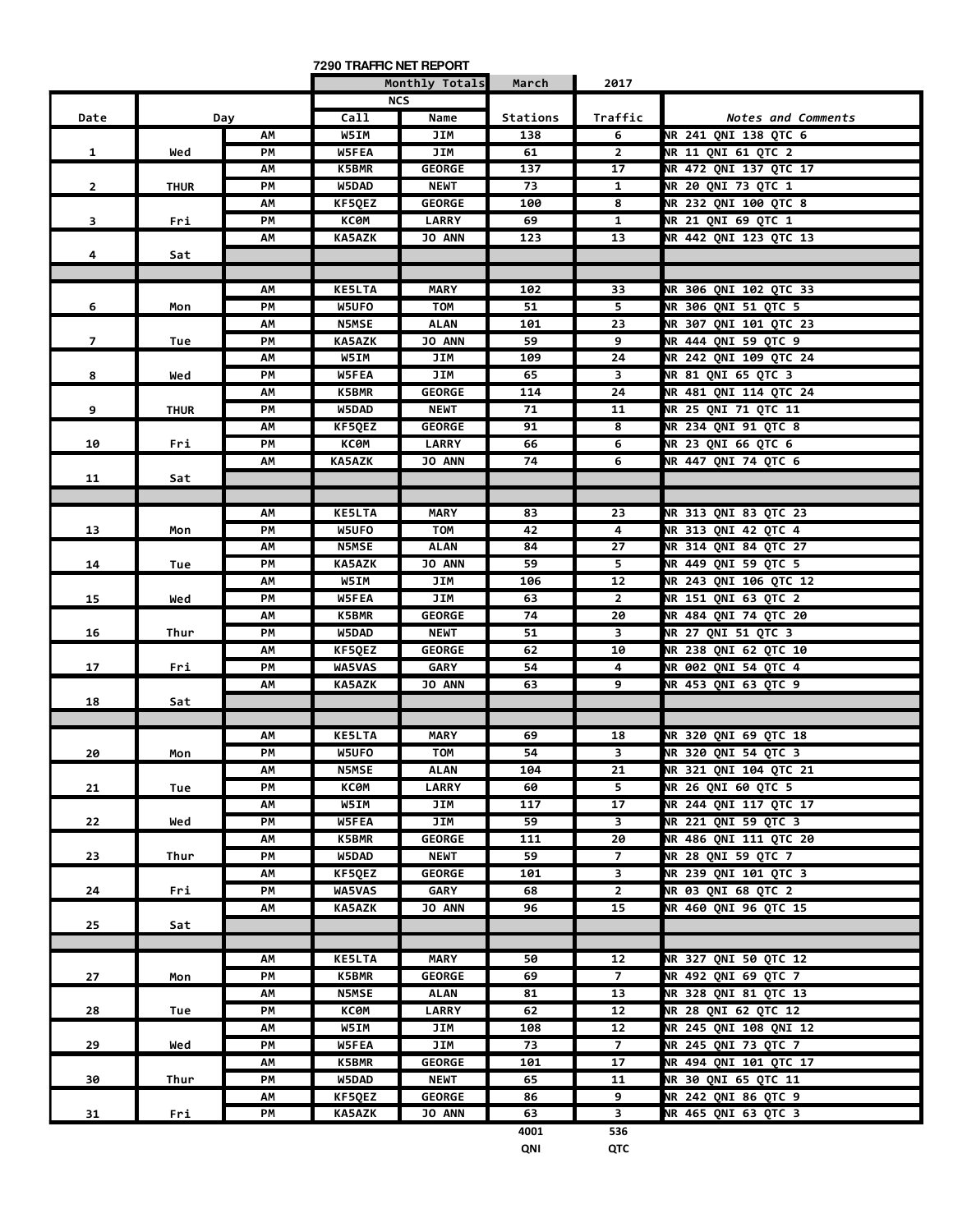**7290 TRAFFIC NET REPORT**

|                         |             |     |               | Monthly Totals | April           | 2017                     |                             |
|-------------------------|-------------|-----|---------------|----------------|-----------------|--------------------------|-----------------------------|
|                         |             |     |               | <b>NCS</b>     |                 |                          |                             |
| Date                    |             | Day | Call          | Name           | Stations        | Traffic                  | <b>Notes and Comments</b>   |
|                         |             | АΜ  | KA5AZK        | JO ANN         | 63              | 28                       | NR 468 QNI 63 QTC 28        |
| $\mathbf{1}$            | Sat         |     |               |                |                 |                          |                             |
|                         |             |     |               |                |                 |                          |                             |
|                         |             | АΜ  | <b>KE5LTA</b> | <b>MARY</b>    | 68              | 8                        | NR 403 QNI 68 QTC 8         |
| $\overline{\mathbf{3}}$ | Mon         | PM  | W5UFO         | <b>TOM</b>     | 50              | 4                        | NR 403 QNI 50 QTC 4         |
|                         |             | АΜ  | <b>N5MSE</b>  | <b>ALAN</b>    | 71              | 11                       | NR 404 QNI 71 QTC 11        |
| 4                       | Tue         | PM  | <b>KA5AZK</b> | <b>JO ANN</b>  | 60              | $\overline{4}$           | NR 469 QNI 60 QTC 4         |
|                         |             | AΜ  | W5IM          | JIM            | 91              | 15                       | NR 246 QNI 91 QTC 15        |
|                         |             | PМ  | W5FEA         | JIM            | 51              | $\overline{\mathbf{8}}$  | NR 51 QNI 51 QTC 8          |
| 5                       | Wed         |     |               | <b>GEORGE</b>  | 97              | $\overline{\phantom{0}}$ |                             |
|                         |             | AΜ  | K5BMR         |                |                 |                          | NR 498 QNI 97 QTC 5         |
| 6                       | <b>THUR</b> | PM  | W5DAD         | <b>NEWT</b>    | 32              | $\overline{2}$           | NR 33 QNI 32 QTC 2          |
|                         |             | АΜ  | KF5QEZ        | <b>GEORGE</b>  | 69              | $\mathbf{1}$             | NR 245 QNI 69 QTC 1         |
| $\overline{7}$          | Fri         | PM  | <b>KA5AZK</b> | JO ANN         | 36              | $\mathbf{2}$             | NR 471 QNI 36 QTC 2         |
|                         |             | AΜ  | <b>KA5AZK</b> | JO ANN         | 87              | 16                       | <b>NR 472 QNI 87 QTC 16</b> |
| 8                       | Sat         |     |               |                |                 |                          |                             |
|                         |             |     |               |                |                 |                          |                             |
|                         |             | АΜ  | <b>KE5LTA</b> | <b>MARY</b>    | 64              | 11                       | <b>NR 412 QNI 64 QTC 11</b> |
| 10                      | Mon         | PM  | W5UFO         | <b>TOM</b>     | $\overline{25}$ | $\mathbf{1}$             | NR 410 QNI 25 QTC 1         |
|                         |             | AΜ  | <b>N5MSE</b>  | <b>ALAN</b>    | 57              | 25                       | NR 411 QNI 57 QTC 25        |
| 11                      | Tue         | PM  | KA5AZK        | <b>JO ANN</b>  | 33              | $\mathbf{2}$             | NR 477 QNI 33 QTC 2         |
|                         |             | АΜ  | W5IM          | JIM            | 94              | 10                       | <b>NR 247 QNI 94 QTC 10</b> |
| 12                      | Wed         | PМ  | <b>W5FEA</b>  | JIM            | 35              | $\mathbf{1}$             | NR 121 QNI 35 QTC 1         |
|                         |             | AΜ  | K5BMR         | <b>GEORGE</b>  | 84              | 0                        | <b>NR 502 QNI 84 QTC 0</b>  |
| 13                      | <b>THUR</b> | PM  | W5DAD         | <b>NEWT</b>    | 51              | $\mathbf{1}$             | NR 35 QNI 51 QTC 1          |
|                         |             | АΜ  | KF5QEZ        | <b>GEORGE</b>  | 67              | 15                       | NR 246 QNI 67 QTC 15        |
| 14                      | Fri         | PM  | WA5VAS        | <b>GARY</b>    | 40              | 6                        | <b>NR 04 QNI 40 QTC 6</b>   |
|                         |             | AΜ  | <b>KA5AZK</b> | JO ANN         | 73              | 4                        | NR 479 QNI 73 QTC 4         |
| 15                      | Sat         |     |               |                |                 |                          |                             |
|                         |             |     |               |                |                 |                          |                             |
|                         |             | АΜ  | <b>KA5AZK</b> | JO ANN         | 70              | 6                        | <b>NR 480 QNI 70 QTC 6</b>  |
| 17                      | Mon         | PM  | W5UFO         | <b>TOM</b>     | 34              | $\overline{2}$           | <b>NR 417 QNI 34 QTC 2</b>  |
|                         |             | ΛМ  | <b>N5MSE</b>  | <b>ALAN</b>    | 85              | 21                       | <b>NR 418 QNI 85 QTC 21</b> |
| 18                      |             | PM  | <b>KA5AZK</b> | <b>JO ANN</b>  | 46              | 4                        | NR 483 QNI 46 QTC 3         |
|                         | Tue         | АΜ  | W5IM          | JIM            | 101             | 0                        | <b>NR 248 QNI 101 QTC 0</b> |
|                         | Wed         | PМ  | <b>W5FEA</b>  | JIM            | 57              | ø                        | NR 191 QNI 57 QTC 0         |
| 19                      |             |     | <b>K5BMR</b>  |                |                 | 23                       | NR 504 QNI 109 QTC 23       |
|                         |             | АΜ  |               | <b>GEORGE</b>  | 109             |                          |                             |
| 20                      | <b>THUR</b> | PM  | W5DAD         | <b>NEWT</b>    | 47              | $\overline{\mathbf{3}}$  | NR 37 QNI 47 QTC 3          |
|                         |             | АM  | KF5QEZ        | <b>GEORGE</b>  | 80              | 14                       | <b>NR 247 QNI 80 QTC 14</b> |
| 21                      | Fri         | PM  | WA5VAS        | <b>GARY</b>    | 70              | 0                        | <b>NR 05 QNI 70 QTC 0</b>   |
|                         |             | AM  | <b>KA5AZK</b> | <b>JO ANN</b>  | 0               | 0                        | NR 485 QNI 82 QTC           |
| 22                      | Sat         |     |               |                |                 |                          |                             |
|                         |             |     |               |                |                 |                          |                             |
|                         |             | АΜ  | <b>KE5LTA</b> | <b>MARY</b>    | 57              | 11                       | NR 424 QNI 57 QTC 11        |
| 24                      | Mon         | PM  | W5UFO         | TOM            | 24              | 0                        | <b>NR 424 QNI 24 QTC 0</b>  |
|                         |             | AM  | <b>N5MSE</b>  | <b>ALAN</b>    | 91              | 19                       | NR 425 QNI 91 QTC 19        |
| 25                      | Tue         | PM  | KA5AZK        | JO ANN         | 57              | 21                       | NR 487 QNI 57 QTC 21        |
|                         |             | AM  | W5IM          | JIM            | 87              | 10                       | <b>NR 249 QNI 87 QTC 10</b> |
| 26                      | Wed         | PМ  | <b>W5FEA</b>  | JIM            | 39              | $\mathbf{1}$             | NR 261 QNI 39 QTC 1         |
|                         |             | AΜ  | <b>K5BMR</b>  | <b>GEORGE</b>  | 95              | 14                       | NR 509 QNI 95 QTC 14        |
| 27                      | <b>THUR</b> | PM  | W5DAD         | <b>NEWT</b>    | 42              | $\overline{2}$           | NR 39 QNI 42 QTC 2          |
|                         |             | АΜ  | KF5QEZ        | <b>GEORGE</b>  | 58              | 14                       | NR 248 QNI 58 QTC 14        |
| 28                      | Fri         | PМ  | КСӨМ          | <b>LARRY</b>   | 59              | 4                        | NR 35 QNI 59 QTC 4          |
|                         |             | ΛМ  | <b>KA5AZK</b> | <b>JO ANN</b>  | 84              | 4                        | <b>NR 488 QNI 84 QTC 4</b>  |
| 29                      | Sat         |     |               |                |                 |                          |                             |
|                         |             |     |               |                |                 |                          |                             |
|                         |             |     |               |                | 2790            | 353                      |                             |
|                         |             |     |               |                |                 |                          |                             |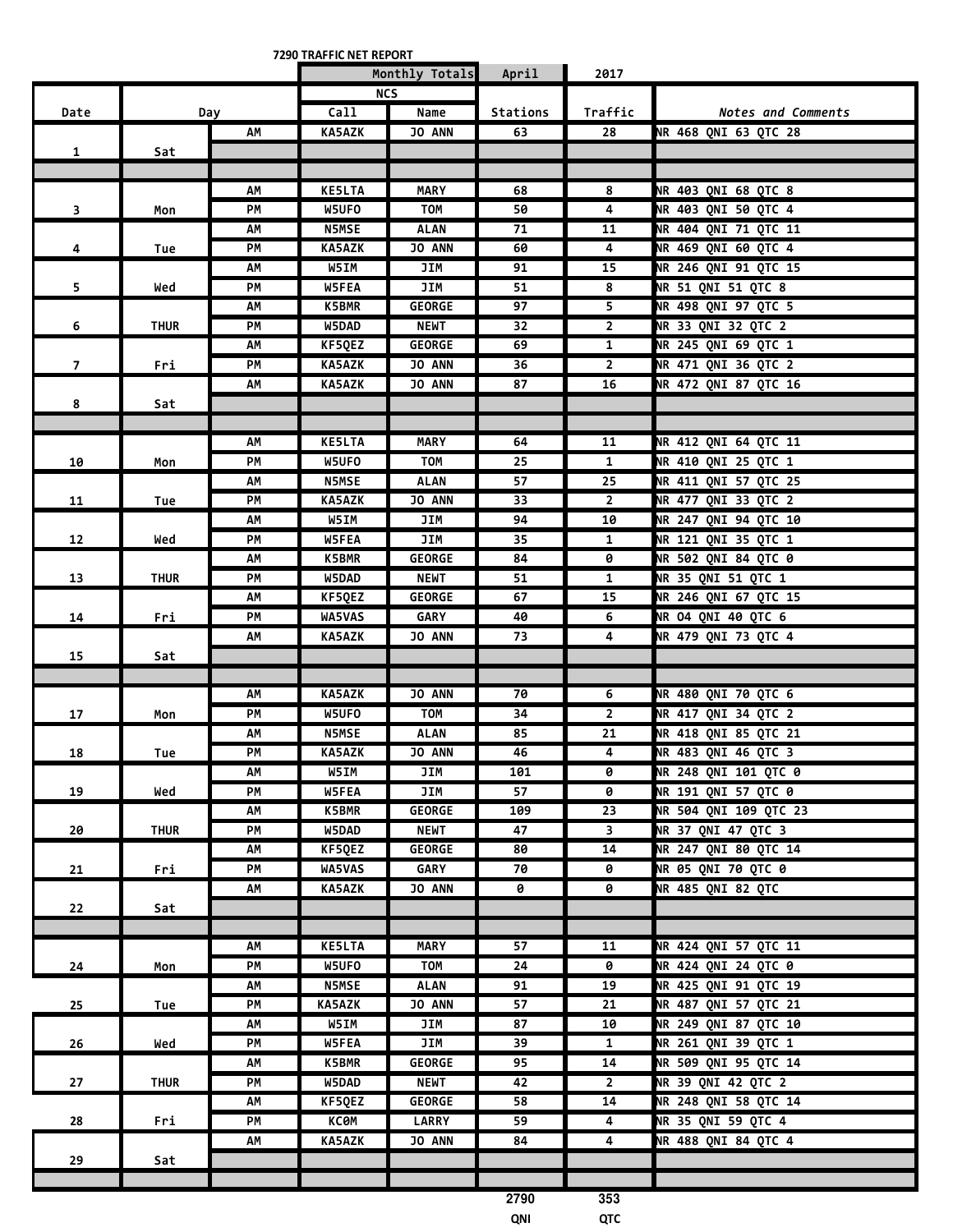|                         |      |     |               | 7290 TRAFFIC NET REPORT | May      | 2017                    |                            |
|-------------------------|------|-----|---------------|-------------------------|----------|-------------------------|----------------------------|
|                         |      |     |               | Monthly Totals          |          |                         |                            |
|                         |      |     |               | <b>NCS</b>              |          |                         |                            |
| Date                    |      | Day | Call          | Name                    | Stations | Traffic                 | Notes and Comments         |
|                         |      | AM  | <b>KE5LTA</b> | <b>MARY</b>             | 66       | 10                      | NR 501 QNI 66 QTC 10       |
| $\mathbf{1}$            | Mon  | PM  | W5UFO         | TOM                     | 46       | 6                       | NR 501 QNI 46 QTC 6        |
|                         |      | АΜ  | <b>N5MSE</b>  | <b>ALAN</b>             | 91       | 27                      | NR 502 QNI 91 QTC 27       |
|                         |      |     |               | JO ANN                  |          |                         | NR 491 QNI 50 QTC 1        |
| $\overline{2}$          | Tue  | PM  | <b>KA5AZK</b> |                         | 50       | $\mathbf{1}$            |                            |
|                         |      | АΜ  | W5IM          | JIM                     | 85       | 21                      | NR 250 QNI 85 QTC 21       |
| $\overline{\mathbf{3}}$ | Wed  | РM  | W5FEA         | JIM                     | 55       | $\mathbf{1}$            | NR 31 QNI 55 QTC 1         |
|                         |      | АΜ  | <b>K5BMR</b>  | <b>GEORGE</b>           | 106      | 12                      | NR 515 QNI 106 QTC 12      |
| 4                       | Thur | PМ  | W5DAD         | <b>NEWT</b>             | 57       | 5                       | NR 40 QNI 57 QTC 5         |
|                         |      | АΜ  | <b>KA5AZK</b> | <b>JO ANN</b>           | 103      | 18                      | NR 493 QNI 103 QTC 18      |
| 5.                      | Fri  | PМ  | <b>WA5VAS</b> | <b>GARY</b>             | 59       | $\mathbf{1}$            | NR 06 QNI 59 QTC 1         |
|                         |      | AM  | KF5QEZ        | <b>GEORGE</b>           | 70       | 3                       | NR 249 QNI 70 QTC 3        |
| 6                       | Sat  |     |               |                         |          |                         |                            |
|                         |      |     |               |                         |          |                         |                            |
|                         |      | АΜ  | <b>KE5LTA</b> | <b>MARY</b>             | 72       | 27                      | NR 508 QNI 72 QTC 27       |
| 8                       | Mon  | PM  | W5UFO         | TOM                     | 28       | $\mathbf{1}$            | NR 508 QNI 28 QTC 1        |
|                         |      | АΜ  | <b>N5MSE</b>  | <b>ALAN</b>             | 69       | 5                       | NR 509 QNI 69 QTC 5        |
| 9                       | Tue  | PМ  | W5DAD         | <b>NEWT</b>             | 48       | $\mathbf{2}$            | <b>NR 42 QNI 48 QTC 2</b>  |
|                         |      | АΜ  | W5IM          | JIM                     | 103      | 6                       | NR 251 QNI 103 QTC 6       |
| 10                      | Wed  | PМ  | КСӨМ          | <b>LARRY</b>            | 59       | $\overline{2}$          | NR 38 QNI 59 QTC 2         |
|                         |      |     | <b>K5BMR</b>  | <b>GEORGE</b>           | 99       | 6                       | NR 519 QNI 99 QTC 6        |
|                         |      | АΜ  |               |                         |          |                         |                            |
| 11                      | Thur | PM  | N5QGD         | <b>LARRY</b>            | 35       | 0                       | NR 511 QNI 35 QTC 0        |
|                         |      | AΜ  | KF5QEZ        | <b>GEORGE</b>           | 80       | 11                      | NR 250 QNI 80 QTC 11       |
| 12                      | Fri  | PM  | КСӨМ          | <b>LARRY</b>            | 62       | 4                       | <b>NR 39 QNI 62 QTC 4</b>  |
|                         |      | АΜ  | KA5AZK        | JO ANN                  | 83       | 4                       | <b>NR 499 QNI 83 QTC 4</b> |
| 13                      | Sat  |     |               |                         |          |                         |                            |
|                         |      |     |               |                         |          |                         |                            |
|                         |      | АΜ  | <b>KE5LTA</b> | <b>MARY</b>             | 80       | 23                      | NR 515 QNI 80 QTC 23       |
| 15                      | Mon  | PМ  | W5UFO         | <b>TOM</b>              | 55       | 8                       | NR 515 QNI 55 QTC 8        |
|                         |      | АΜ  | <b>N5MSE</b>  | <b>ALAN</b>             | 117      | 8                       | NR 516 QNI 117 QTC 8       |
| 16                      | Tue  | PМ  | <b>KA5AZK</b> | <b>JO ANN</b>           | 57       | 4                       | NR 501 QNI 57 QTC 4        |
|                         |      | АΜ  | W5IM          | JIM                     | 99       | 24                      | NR 252 QNI 99 QTC 24       |
| 17                      | Wed  | PМ  | W5FEA         | JIM                     | 45       | 3                       | NR 171 QNI 45 QTC 3        |
|                         |      | АΜ  | <b>K5BMR</b>  | <b>GEORGE</b>           | 91       | 29                      | NR 526 QNI 91 QTC 29       |
| 18                      | Thur | PМ  | W5DAD         | NEWT                    | 66       | 10                      | NR 45 QNI 66 QTC 10        |
|                         |      | AM  | KF5QEZ        | <b>GEORGE</b>           | 98       | $\overline{7}$          | NR 253 QNI 98 QTC 7        |
| 19                      | Fri  | PM  | K5TGS         | TIM                     | 47       | $\mathbf{1}$            | <b>NR 01 QNI 47 QTC 1</b>  |
|                         |      | AM  | KA5AZK        | JO ANN                  | 77       | 12                      | NR 502 QNI 77 QTC 12       |
| 20                      | Sat  |     |               |                         |          |                         |                            |
|                         |      |     |               |                         |          |                         |                            |
|                         |      | АΜ  | <b>KE5LTA</b> | <b>MARY</b>             | 82       | 18                      | NR 522 QNI 82 QTC 18       |
| 22                      | Mon  | PM  | W5UFO         | <b>TOM</b>              | 41       | $\mathbf{1}$            | NR 522 QNI 41 QTC 1        |
|                         |      | AM  | <b>N5MSE</b>  | <b>ALAN</b>             | 99       | 21                      | NR 523 QNI 99 QTC 21       |
|                         |      |     |               |                         |          |                         | NR 504 QNI 48 QTC 6        |
| 23                      | Tue  | PM  | <b>KA5AZK</b> | JO ANN                  | 48       | 6                       |                            |
|                         |      | АΜ  | W5IM          | JIM                     | 101      | 16                      | NR 253 QNI 101 QTC 16      |
| 24                      | Wed  | PM  | W5FEA         | JIM                     | 56       | 0                       | <b>NR 241 QNI 56 QTC 0</b> |
|                         |      | AM  | KF5QEZ        | <b>GEORGE</b>           | 84       | 5                       | NR 525 QNI 84 QTC 5        |
| 25                      | Thur | PM  | W5DAD         | <b>NEWT</b>             | 66       | 6                       | NR 525 QNI 66 QTC 6        |
|                         |      | AM  | K5BMR         | <b>GEORGE</b>           | 104      | 9                       | NR 526 QNI 104 QTC 9       |
| 26                      | Fri  | PМ  | W5CU          | SAM                     | 60       | $\overline{3}$          | <b>NR 90 QNI 60 QTC 3</b>  |
|                         |      | АΜ  | <b>KF5QEZ</b> | <b>GEORGE</b>           | 96       | 0                       | NR 527 QNI 96 QTC 0        |
| 27                      | Sat  |     |               |                         |          |                         |                            |
|                         |      |     |               |                         |          |                         |                            |
|                         |      | АΜ  | <b>KE5LTA</b> | <b>MARY</b>             | 95       | $\overline{\mathbf{3}}$ | NR 529 QNI 95 QTC 3        |
| 29                      | Mon  | PM  | W5UFO         | TOM                     | 31       | $\mathbf{1}$            | NR 529 QNI 31 QTC 1        |
|                         |      | АΜ  | W5IM          | <b>GEORGE</b>           | 116      | 4                       | NR 254 QNI 116 QTC 4       |
| 30                      | Tue  | PM  | W5DAD         | <b>NEWT</b>             | 52       | $\overline{2}$          | NR 49 QNI 52 QTC 2         |
|                         |      | AM  | <b>KA5AZK</b> | <b>JO ANN</b>           | 93       | 11                      | NR 508 QNI 93 QTC 11       |
| 31                      | Wed  | PM  | <b>KE5LTA</b> | <b>MARY</b>             | 47       | 0                       | <b>NR 531 QNI 47 QTC 0</b> |
|                         |      |     |               |                         |          |                         |                            |

**3629 408 QNI QTC**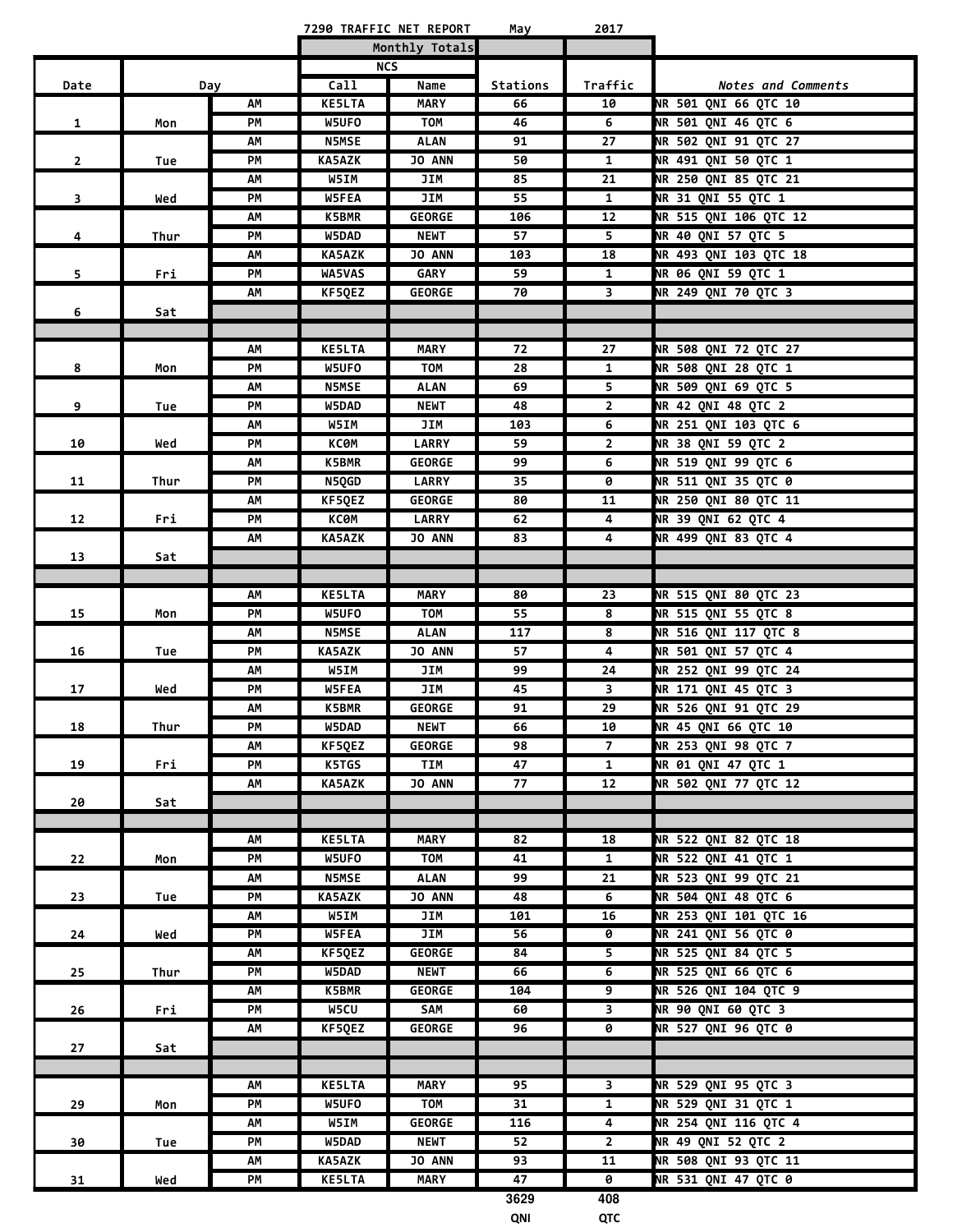|                |      |    |               | 7290 TRAFFIC NET REPORT |          |                          |                                   |
|----------------|------|----|---------------|-------------------------|----------|--------------------------|-----------------------------------|
|                |      |    |               | Monthly Totals          | June     | 2017                     |                                   |
|                |      |    |               | <b>NCS</b>              |          |                          |                                   |
| Date           |      |    | Call          | Name                    | Stations | Traffic                  | <b>Notes and Comments</b>         |
|                |      | АΜ | K5BMR         | <b>GEORGE</b>           | 102      | 16                       | NR 601 QNI 102 QTC 16             |
| $\mathbf{1}$   | Thu  | PМ | <b>KA5AZK</b> | <b>JO ANN</b>           | 34       | $\mathbf{1}$             | NR 509 QNI 34 QTC 1               |
|                |      | АΜ | KF5QEZ        | <b>GEORGE</b>           | 97       | 5                        | NR 256 QNI 79 QTC 5               |
| $\overline{2}$ | Fri  | PМ | W5CU          | SAM                     | 50       | 3                        | NR 98 QNI 50 QTC 3                |
|                |      | АΜ | <b>KA5AZK</b> | <b>JO ANN</b>           | 103      | 4                        | NR 510 QNI 103 QTC 4              |
| 3              | Sat  |    |               |                         |          |                          |                                   |
|                |      |    |               |                         |          |                          |                                   |
|                |      | АΜ | <b>KE5LTA</b> | <b>MARY</b>             | 101      | 9                        | NR 605 QNI 101 QTC 9              |
| 5              | Mon  | PМ | W5UFO         | <b>TOM</b>              | 57       | 6                        | NR 605 QNI 57 QTC 6               |
|                |      | АΜ | <b>N5MSE</b>  | ALAN                    | 107      | 13                       | NR 606 QNI 107 QTC 13             |
| 6              | Tue  | PМ | KA5AZK        | JO ANN                  | 50       | $\overline{\mathbf{8}}$  | NR 512 QNI 50 QTC 8               |
|                |      | AΜ | <b>KA5AZK</b> | <b>JO ANN</b>           | 100      | 5 <sup>2</sup>           | NR 513 QNI 100 QTC 5              |
| $\overline{7}$ | Wed  | PМ | <b>KE5LHF</b> | <b>GARY</b>             | 42       | 0                        | <b>NR 29 QNI 42 QTC 0</b>         |
|                |      | АΜ | <b>K5BMR</b>  | <b>GEORGE</b>           | 95       | 6                        | NR 543 QNI 95 QTC 6               |
| 8              | Thur | PМ | W5DAD         | <b>NEWT</b>             | 57       | 5                        | NR 50 QNI 57 QTC 5                |
|                |      | AΜ | W5IM          | JIM                     | 81       | 13                       | NR 255 QNI 81 QTC 13              |
| 9              | Fri  | PМ | <b>K5BMR</b>  | <b>GEOGE</b>            | 48       | $\mathbf{1}$             | <b>NR 544 QNI 48 QTC 1</b>        |
|                |      | АΜ | KF5QEZ        | <b>GEOGE</b>            | 74       | 0                        | NR 257 QNI 74 QTC 0               |
| 10             | Sat  |    |               |                         |          |                          |                                   |
|                |      |    |               |                         |          |                          |                                   |
|                |      | АΜ | <b>KE5LTA</b> | <b>MARY</b>             | 81       | 15                       | NR 612 QNI 81 QTC 15              |
| 12             | Mon  | PМ | W5UFO         | TOM                     | 42       | $\overline{2}$           | NR 612 QNI 42 QTC 2               |
|                |      | АΜ | <b>N5MSE</b>  | <b>ALAN</b>             | 101      | 6                        | NR 613 QNI 101 QTC 6              |
| 13             | Tue  | PМ | <b>KA5AZK</b> | <b>JO ANN</b>           | 54       | 12                       | NR 530 QNI 54 QTC 12              |
|                |      | AΜ | W5IM          | JIM                     | 95       | 32                       | NR 256 QNI 95 QTC 32              |
| 14             | Wed  | PМ | K5TGS         | TIM                     | 51       | 10                       | NR 614 QNI 51 QTC 10              |
|                |      | АΜ | K5BMR         | <b>GEORGE</b>           | 100      | 28                       | NR 615 QNI 100 QTC 28             |
| 15             | Thur | PМ | W5DAD         | <b>NEWT</b>             | 60       | 8                        | NR 55 QNI 60 QTC 8                |
|                |      | АΜ | KF5QEZ        | <b>GEORGE</b>           | 86       | 10                       | <b>NR 258 QNI 86 QTC 10</b>       |
| 16             | Fri  | PM | <b>KA5AZK</b> | JO ANN                  | 64       | 0                        | NR 531 QNI 64 QTC 0               |
|                |      | AΜ | KA5AZK        | JO ANN                  | 106      | 5                        | NR 532 QNI 106 QTC 5              |
| 17             | Sat  |    |               |                         |          |                          |                                   |
|                |      |    |               |                         |          |                          |                                   |
|                |      | АΜ | <b>KE5LTA</b> | <b>MARY</b>             | 74       | $\overline{9}$           | NR 619 QNI 74 QTC 9               |
| 19             | Mon  | PM | W5UFO         | <b>TOM</b>              | 41       | $\overline{\mathbf{3}}$  | NR 619 QNI 41 QTC 3               |
|                |      | AM | <b>N5MSE</b>  | <b>ALAN</b>             | 106      | 15                       | NR 620 QNI 106 QTC 15             |
| 20             | Tue  | PM | <b>NE5V</b>   | <b>CHRIS</b>            | 46       | 0                        | <b>NR 201 QNI 46 QTC 0</b>        |
|                |      | АΜ | W5IM          | JIM                     | 108      | 14                       | NR 257 QNI 108 QTC 14             |
| 21             | Wed  | PM | K5TGS         | TIM                     | 46       | 0                        | <b>NR 621 QNI 46 QTC 0</b>        |
|                |      | АΜ | <b>K5BMR</b>  | <b>GEORGE</b>           | 100      | 28                       | NR 622 QNI 100 QTC 28             |
| 22             | Thur | PM | W5DAD         | <b>NEWT</b>             | 54       | $\overline{2}$           | NR 57 QNI 54 QTC 2                |
|                |      | АΜ | KF5QEZ        | <b>GEORGE</b>           | 113      | 19                       | NR 260 QNI 113 QTC 19             |
| 23             | Fri  | PM | WA5VAS        | GARY                    | 42       | $\overline{\mathbf{5}}$  | NR 07 QNI 42 QTC 5                |
|                |      | ΛМ | KF5QEZ        | <b>GEORGE</b>           | 115      | $\overline{2}$           | NR 261 QNI 115 QTC 2              |
| 24             | Sat  | PM | KA5AZK        | JO ANN                  | 46       | 12                       | NR 534 EXTENDED SESSION 12 - 2:30 |
|                |      |    |               |                         |          |                          |                                   |
|                |      | АΜ | <b>KE5LTA</b> | <b>MARY</b>             | 100      | 6                        | NR 626 QNI 100 QTC 6              |
| 26             | Mon  | PM | W5UFO         | TOM                     | 56       | $\overline{2}$           | NR 626 QNI 56 QTC 2               |
|                |      | AM | <b>N5MSE</b>  | <b>ALAN</b>             | 99       | 23                       | NR 627 QNI 99 QTC 23              |
| 27             | Tue  | PM | <b>KA5AZK</b> | JO ANN                  | 58       | 8                        | NR 536 QNI 58 QTC 8               |
|                |      | АΜ | W5IM          | JIM                     | 105      | 34                       | NR 258 QNI 105 QTC 34             |
| 28             | Wed  | PM | КСӨМ          | <b>LARRY</b>            | 60       | $\overline{7}$           | <b>NR 46 QNI 60 QTC 7</b>         |
|                |      | АΜ | <b>K5BMR</b>  | <b>GEORGE</b>           | 120      | $\overline{\phantom{0}}$ | NR 556 QNI 120 QTC 5              |
| 29             | Thur | PМ | W5DAD         | <b>NEWT</b>             | 63       | $\mathbf{1}$             | NR 59 QNI 63 QTC 1                |
|                |      | АΜ | KF5QEZ        | <b>GEORGE</b>           | 106      | 11                       | NR 263 QNI 106 QTC 11             |
| 30             | Fri  | PМ | <b>KA5AZK</b> | JO ANN                  | 53       | 9                        | NR 537 QNI 53 QTC 9               |
|                |      |    |               |                         | 3749     | 438                      |                                   |
|                |      |    |               |                         |          |                          |                                   |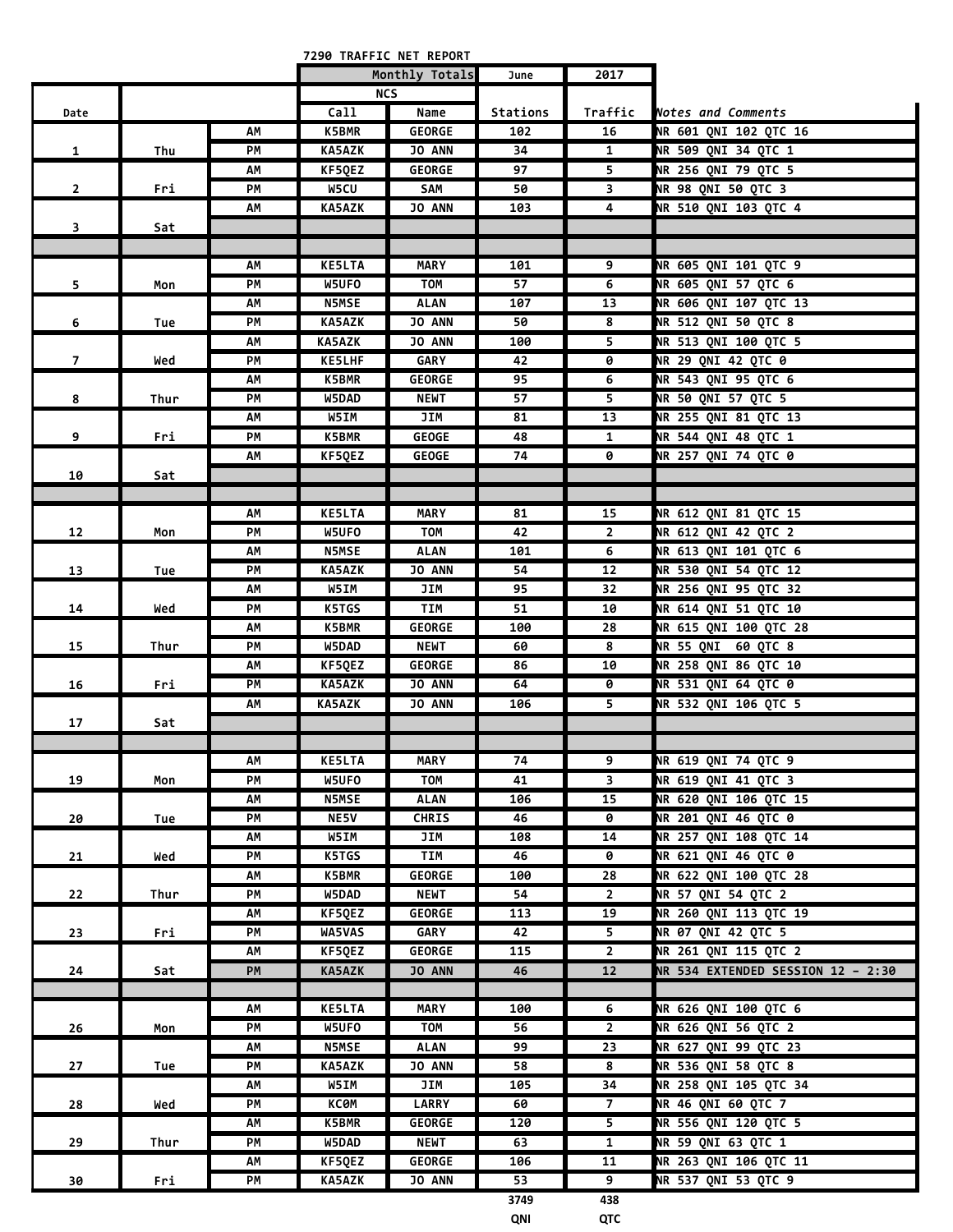**7290 TRAFFIC NET REPORT**

|                |             |          |                        | Monthly Totals            | July     | 2017                    |                                            |
|----------------|-------------|----------|------------------------|---------------------------|----------|-------------------------|--------------------------------------------|
|                |             |          |                        | <b>NCS</b>                |          |                         |                                            |
| Date           |             | Day      | Call                   | Name                      | Stations | Traffic                 | Notes and Comments                         |
|                |             | AM       | <b>KA5AZK</b>          | <b>JO ANN</b>             | 86       | $\overline{7}$          | NR 538 QNI 86 QTC 7                        |
| $\mathbf{1}$   | Sat         |          |                        |                           |          |                         |                                            |
|                |             |          |                        |                           |          |                         |                                            |
|                |             | АΜ       | <b>KE5LTA</b>          | <b>MARY</b>               | 87       | 17                      | NR 703 QNI 87 QTC 17                       |
| 3              | Mon         | PM       | W5UFO                  | <b>TOM</b>                | 50       | 6                       | NR 73 QNI 50 QTC 6                         |
|                |             | AM       | K5BMR                  | <b>GEORGE</b>             | 105      | 28                      | NR 561 QNI 105 QTC 28                      |
| 4              | Tue         | PM       | NE5V                   | <b>CHRIS</b>              | 43       | $\mathbf{1}$            | NR 41 QNI 43 QTC 1                         |
|                |             | AM       | W5IM                   | JIM                       | 107      | 10                      | NR 254 QNI 107 QTC 10                      |
| 5              | Wed         | PM       | K5TGS                  | TIM                       | 40       | 0                       | <b>NR 3 QNI 40 QTC 0</b>                   |
|                |             | АΜ       | <b>N5MSE</b>           | <b>ALAN</b>               | 95       | 18                      | NR 706 QNI 95 QTC 18                       |
| 6              | <b>THUR</b> | PM       | W5DAD                  | <b>NEWT</b>               | 59       | 4                       | NR 61 QNI 59 QTC 4                         |
|                |             | AM       | <b>KA5AZK</b>          | <b>JO ANN</b>             | 89       | 14                      | NR 540 QNI 89 QTC 14                       |
| $\overline{7}$ | Fri         | PМ       | <b>KA5AZK</b>          | <b>JO ANN</b>             | 44       | $\overline{2}$          | NR 540 QNI 44 QTC 2                        |
|                |             | АΜ       | KF5QEZ                 | <b>GEORGE</b>             | 91       | 6                       | NR 265 QNI 91 QTC 6                        |
| 8              | Sat         |          |                        |                           |          |                         |                                            |
|                |             |          |                        |                           |          |                         |                                            |
|                |             | АM       | <b>KE5LTA</b>          | <b>MARY</b>               | 84       | 17                      | NR 710 QNI 84 QTC 17                       |
| 10             | Mon         | PM       | W5UFO                  | <b>TOM</b>                | 61       | 4                       | NR 710 QNI 61 QTC 4                        |
|                |             | AM       | <b>N5MSE</b>           | <b>ALAN</b>               | 86       | 6                       | NR 711 QNI 86 QTC 6                        |
| 11             | Tue         | PM       | КСӨМ                   | <b>LARRY</b>              | 60       | 3                       | NR 49 QNI 60 QTC 3                         |
|                |             | АΜ       | W5IM                   | JIM                       | 111      | 14                      | NR 260 QNI 111 QTC 14                      |
| 12             | Wed         | PM       | K5TGS                  | <b>TIM</b>                | 24       | 0                       | NR 712 QNI 24 QTC 10                       |
|                |             | АΜ       | K5BMR                  | <b>GEORGE</b>             | 102      | 10                      | <b>NR 566 QNI 102 QTC 10</b>               |
| 13             | <b>THUR</b> | PM       | W5DAD                  | <b>NEWT</b>               | 50       | $\mathbf{1}$            | NR 62 QNI 50 QTC 1                         |
|                |             | AM       | KF5QEZ                 | <b>GEORGE</b>             | 99       | 8                       | NR 714 QNI 99 QTC 8                        |
| 14             | Fri         | PM       | <b>KE5LTA</b>          | <b>MARY</b>               | 51       | 0                       | NR 714 QNI 51 QTC 0                        |
|                |             | AM       | <b>KA5AZK</b>          | JO ANN                    | 100      | $\overline{2}$          | NR 549 QNI 100 QTC 2                       |
| 15             | Sat         |          |                        |                           |          |                         |                                            |
|                |             | АΜ       | <b>KE5LTA</b>          | <b>MARY</b>               | 76       | 9                       | <b>NR 717 QNI 76 QTC 9</b>                 |
| 17             | Mon         | PM       | W5UFO                  | <b>TOM</b>                | 36       | $\overline{2}$          | NR 717 QNI 36 QTC 2                        |
|                |             | АΜ       | <b>N5MSE</b>           | <b>ALAN</b>               | 78       | 19                      | NR 718 QNI 78 QTC 19                       |
| 18             | Tue         | PM       | W5CU                   | SAM                       | 50       | 6                       | NR 115 QNI 50 QTC 6                        |
|                |             | AM       | W5IM                   | JIM                       | 102      | 5.                      | NR 261 QNI 102 QTC 5                       |
| 19             | Wed         | PM       | K5TGS                  | TIM                       | 35       | $\mathbf{1}$            | NR 719 QNI 35 QTC 1                        |
|                |             | АM       | <b>K5BMR</b>           | <b>GEORGE</b>             | 106      | 24                      | NR 572 QNI 106 QTC 24                      |
| 20             | <b>THUR</b> | PM       | W5DAD                  | <b>NEWT</b>               | 44       | $\mathbf{1}$            | NR 69 QNI 44 QTC 1                         |
|                |             | АM       | KF5QEZ                 | <b>GEORGE</b>             | 50       | $\overline{\mathbf{3}}$ | NR 267 QNI 50 QTC 3                        |
| 21             | Fri         | PM       | WA5VAS                 | GARY                      | 50       | $\overline{2}$          | NR 8 QNI 50 QTC 2                          |
|                |             | AM       | KA5AZK                 | <b>JO ANN</b>             | 78       | $\overline{\mathbf{5}}$ | NR 554 QNI 78 QTC 5                        |
| 22             | Sat         |          |                        |                           |          |                         |                                            |
|                |             |          |                        |                           |          |                         |                                            |
|                |             | АΜ       | <b>KE5LTA</b>          | <b>MARY</b>               | 61       | 12                      | NR 724 QNI 61 QTC 12                       |
| 24             | Mon         | PM       | W5UFO                  | <b>TOM</b>                | 33       | $\mathbf{1}$            | NR 724 QNI 33 QTC 1                        |
|                |             | АM       | <b>N5MSE</b>           | <b>ALAN</b>               | 64       | $\overline{7}$          | NR 725 QNI 64 QTC 7                        |
| 25             | Tue         | PM       | <b>KA5AZK</b>          | <b>JO ANN</b>             | 53       | $\overline{4}$          | NR 557 QNI 53 QTC 4                        |
|                |             | АM       | W5IM                   | JIM                       | 102      | 8                       | NR 262 QNI 102 QTC 8                       |
| 26             | Wed         | PM       | K5TGS                  | TIM                       | 49       | $\overline{\mathbf{e}}$ | NR 726 QNI 49 QTC 0                        |
|                |             | ΑМ       | K5BMR                  | <b>GEORGE</b>             | 88       | 12                      | NR 575 QNI 88 QTC 12                       |
| 27             | <b>THUR</b> | PM       | W5DAD                  | <b>NEWT</b>               | 53       | 6                       | NR 70 QNI 53 QTC 6                         |
|                |             | АM       | KF5QEZ                 | <b>GEORGE</b>             | 93       | $\overline{7}$          | NR 268 QNI 93 QTC 7                        |
| 28             | Fri         | PM       | WA5VAS                 | GARY                      | 51       | $\overline{2}$          | <b>NR 9 QNI 51 QTC 2</b>                   |
|                |             | АM       | <b>KA5AZK</b>          | JO ANN                    | 97       | 8                       | NR 558 QNI 97 QTC 8                        |
| 29             | Sat         |          |                        |                           |          |                         |                                            |
|                |             |          |                        |                           |          | $\overline{\mathbf{3}}$ |                                            |
|                |             | АM<br>PM | <b>KE5LTA</b><br>W5UFO | <b>MARY</b><br><b>TOM</b> | 84<br>59 | $\overline{\mathbf{4}}$ | NR 731 QNI 84 QTC 3<br>NR 731 QNI 59 QTC 4 |
| 31             | Mon         |          |                        |                           | 3316     | 329                     |                                            |
|                |             |          |                        |                           |          |                         |                                            |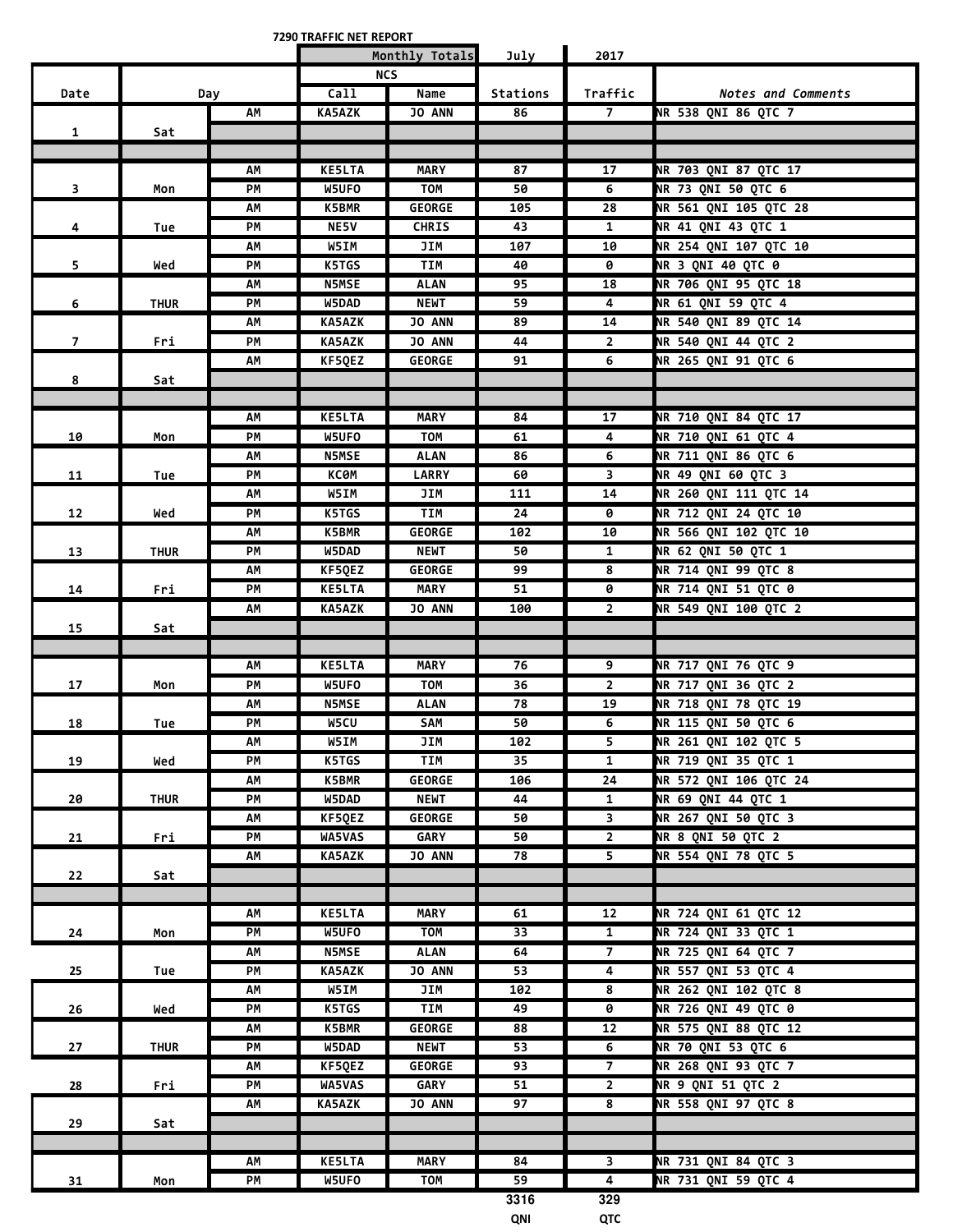|                |             |            |               | 7290 TRAFFIC NET REPORT | August   | 2017            |                              |
|----------------|-------------|------------|---------------|-------------------------|----------|-----------------|------------------------------|
|                |             |            |               | MONTHLY TOTALS          |          |                 |                              |
|                |             |            |               | <b>NCS</b>              |          |                 |                              |
| <b>DATE</b>    |             | <b>DAY</b> | <b>CALL</b>   | <b>NAME</b>             | Stations | Traffic         | Notes and Comments           |
|                |             | АΜ         | <b>N5MSE</b>  | <b>ALAN</b>             | 88       | 23              | NR 801 ONI 88 OTC 23         |
| $\mathbf{1}$   | <b>TUE</b>  | PМ         | <b>KC0M</b>   | <b>LARRY</b>            | 67       | 10              | NR 54 ONI 67 OTC 10          |
|                |             | АΜ         | W5IM          | JIM                     | 110      | 12              | NR 263 QNI 110 QTC 12        |
| $\mathbf{2}$   | WED         | PM         | K5TGS         | <b>TIM</b>              | 45       | $\overline{2}$  | NR 6 QNI 45 QTC 2            |
|                |             | АΜ         | K5BMR         | <b>GEORGE</b>           | 102      | 18              | NR 578 QNI 102 QTC 18        |
| 3              | <b>THUR</b> | PМ         | W5DAD         | <b>NEWT</b>             | 54       | 5               | NR 80 QNI 54 QTC 5           |
|                |             | АΜ         | <b>KA5AZK</b> | JO ANN                  | 107      | $\overline{2}$  | NR 561 QNI 107 QTC 2         |
| 4              | FRI         | PM         | <b>WA5VAS</b> | <b>GARY</b>             | 53       | $\mathbf{1}$    | NR 10 QNI 53 QTC 1           |
|                |             | АΜ         | KF5QEZ        | <b>GEORGE</b>           | 90       | 9               | NR 269 QNI 90 QTC 9          |
| 5.             | SAT         |            |               |                         |          |                 |                              |
|                |             |            |               |                         |          |                 |                              |
|                |             | АΜ         | <b>KE5LTA</b> | <b>MARY</b>             | 90       | 8               | <b>NR 807 QNI 90 QTC 8</b>   |
| $\overline{7}$ | MON         | PM         | W5UFO         | <b>TOM</b>              | 49       | $\overline{2}$  | NR 807 QNI 49 QTC 2          |
|                |             | АΜ         | <b>N5MSE</b>  | <b>ALAN</b>             | 76       | 19              | NR 808 QNI 76 QTC 19         |
| 8              | <b>TUE</b>  | PМ         | <b>KA5AZK</b> | <b>JO ANN</b>           | 47       | 4               | NR 564 QNI 47 QTC 4          |
|                |             | АΜ         | W5IM          | JIM                     | 94       | 8               | NR 264 QNI 94 QTC 8          |
| 9              | WED         | PM         | K5TGS         | <b>TIM</b>              | 34       | $\overline{2}$  | NR 567 QNI 34 QTC 2 W/KA5AZK |
|                |             | AΜ         | <b>K5BMR</b>  | <b>GEORGE</b>           | 104      | $\overline{29}$ | NR 585 QNI 104 QTC 29        |
| 10             | <b>THUR</b> | PM         | W5DAD         | <b>NEWT</b>             | 48       | $\overline{2}$  | NR 81 QNI 48 QTC 2           |
|                |             | АΜ         | KF5QEZ        | <b>GEORGE</b>           | 83       | $\overline{9}$  | NR 272 QNI 83 QTC 9          |
| 11             | <b>FRI</b>  | PM         | K5TGS         | <b>TIM</b>              | 41       | 5               | NR 16 QNI 41 QTC 5           |
|                |             | АΜ         | <b>KA5AZK</b> | <b>JO ANN</b>           | 110      | 14              | NR 568 QNI 110 QTC 14        |
| 12             | SAT         |            |               |                         |          |                 |                              |
|                |             |            |               |                         |          |                 |                              |
|                |             | AΜ         | <b>KE5LTA</b> | <b>MARY</b>             | 80       | 15              | NR 814 QNI 80 QTC 15         |
| 14             | <b>MON</b>  | PM         | W5UFO         | <b>TOM</b>              | 39       | 3               | NR 814 QNI 39 QTC 3          |
|                |             | AM         | <b>N5MSE</b>  | <b>ALAN</b>             | 108      | 19              | NR 815 QNI 108 QTC 19        |
| 15             | <b>TUE</b>  | PM         | <b>KC0M</b>   | <b>LARRY</b>            | 66       | $\mathbf{1}$    | <b>NR 58 QNI 66 QTC 1</b>    |
|                |             | АΜ         | W5IM          | JIM                     | 103      | 18              | NR 265 QNI 103 QTC 18        |
| 16             | WED         | PM         | K5TGS         | <b>TIM</b>              | 48       | $\overline{2}$  | NR 816 QNI 48 QTC 2          |
|                |             | АΜ         | K5BMR         | <b>GEORGE</b>           | 88       | 12              | NR 587 QNI 88 QTC 12         |
| 17             | <b>THUR</b> | PМ         | W5DAD         | <b>NEWT</b>             | 59       | $\overline{2}$  | NR 83 QNI 59 QTC 2           |
|                |             | АΜ         | KF50EZ        | <b>GEORGE</b>           | 102      | 8               | NR 274 QNI 102 QTC 8         |
| 18             | <b>FRI</b>  | PM         | <b>KA5AZK</b> | JO ANN                  | 46       | 0               | NR 573 QNI 46 QTC 0          |
|                |             | АM         | <b>KA5AZK</b> | <b>JO ANN</b>           | 73       | 4               | NR 575 QNI 73 QTC 4          |
| 19             | SAT         |            |               |                         |          |                 |                              |
|                |             |            |               |                         |          |                 |                              |
|                |             | АΜ         | <b>KE5LTA</b> | <b>MARY</b>             | 80       | 15              | NR 821 QNI 80 QTC 15         |
| 21             | <b>MON</b>  | PM         | W5UFO         | <b>TOM</b>              | 42       | $\overline{2}$  | NR 821 QNI 42 QTC 2          |
|                |             | АΜ         | <b>N5MSE</b>  | <b>ALAN</b>             | 95       | 12              | NR 822 ONI 95 OTC 12         |
| 22             | <b>TUE</b>  | PМ         | KA5AZK        | <b>JO ANN</b>           | 47       | 3               | NR 577 QNI 47 QTC 3          |
|                |             | АΜ         | W5IM          | JIM                     | 95       | 9               | NR 266 QNI 95 QTC 9          |
| 23             | WED         | PМ         | <b>KA5AZK</b> | <b>JO ANN</b>           | 59       | 3               | NR 581 QNI 59 QTC 3          |
|                |             | АΜ         | <b>K5BMR</b>  | <b>GEORGE</b>           | 109      | 6               | NR 594 QNI 109 QTC 6         |
| 24             | <b>THUR</b> | PМ         | W5DAD         | <b>NEWT</b>             | 65       | 6               | <b>NR 85 QNI 65 QTC 6</b>    |
|                |             | АΜ         | KF5QEZ        | <b>GEORGE</b>           | 129      | 3               | NR 276 QNI 129 QTC 3         |
| 25             | <b>FRI</b>  | PМ         | KF5QEZ        | <b>GEORGE</b>           | 63       | $\mathbf{1}$    | NR 277 QNI 63 QTC 1          |
|                |             | АΜ         | KA5AZK        | <b>JO ANN</b>           | 150      | 0               | NR 582 QNI 150 QTC 0         |
| 26             | SAT         |            |               |                         |          |                 |                              |
|                |             |            |               |                         |          |                 |                              |
|                |             | АΜ         | <b>KE5LTA</b> | MARY                    | 140      | 1               | <b>NR 828 QNI 140 QTC 1</b>  |
| 28             | <b>MON</b>  | PМ         | W5UFO         | TOM                     | 41       | $\mathbf{1}$    | NR 828 QNI 41 QTC 1          |
|                |             | АΜ         | KA5AZK        | <b>JO ANN</b>           | 111      | 0               | NR 586 QNI 111 QTC O         |
| 29             | <b>TUE</b>  | PМ         | ксөм          | LARRY                   | 51       | 0               | <b>NR 64 QNI 51 QTC 0</b>    |
|                |             | АΜ         | W5IM          | JIM                     | 93       | $\overline{2}$  | NR 267 QNI 93 QTC 2          |
| 30             | <b>WED</b>  | PМ         | W5CU          | SAM                     | 54       | 0               | <b>NR 141 QNI 54 QTC 0</b>   |
|                |             | АΜ         | K5BMR         | <b>GEORGE</b>           | 104      | $\mathbf{2}$    | NR 602 QNI 104 QTC 2         |
| 31             | <b>THUR</b> | PМ         | W5DAD         | <b>NEWT</b>             | 51       | $\mathbf{1}$    | <b>NR 91 ONI 54 OTC 1</b>    |
|                |             |            |               |                         | 3883     | 335             |                              |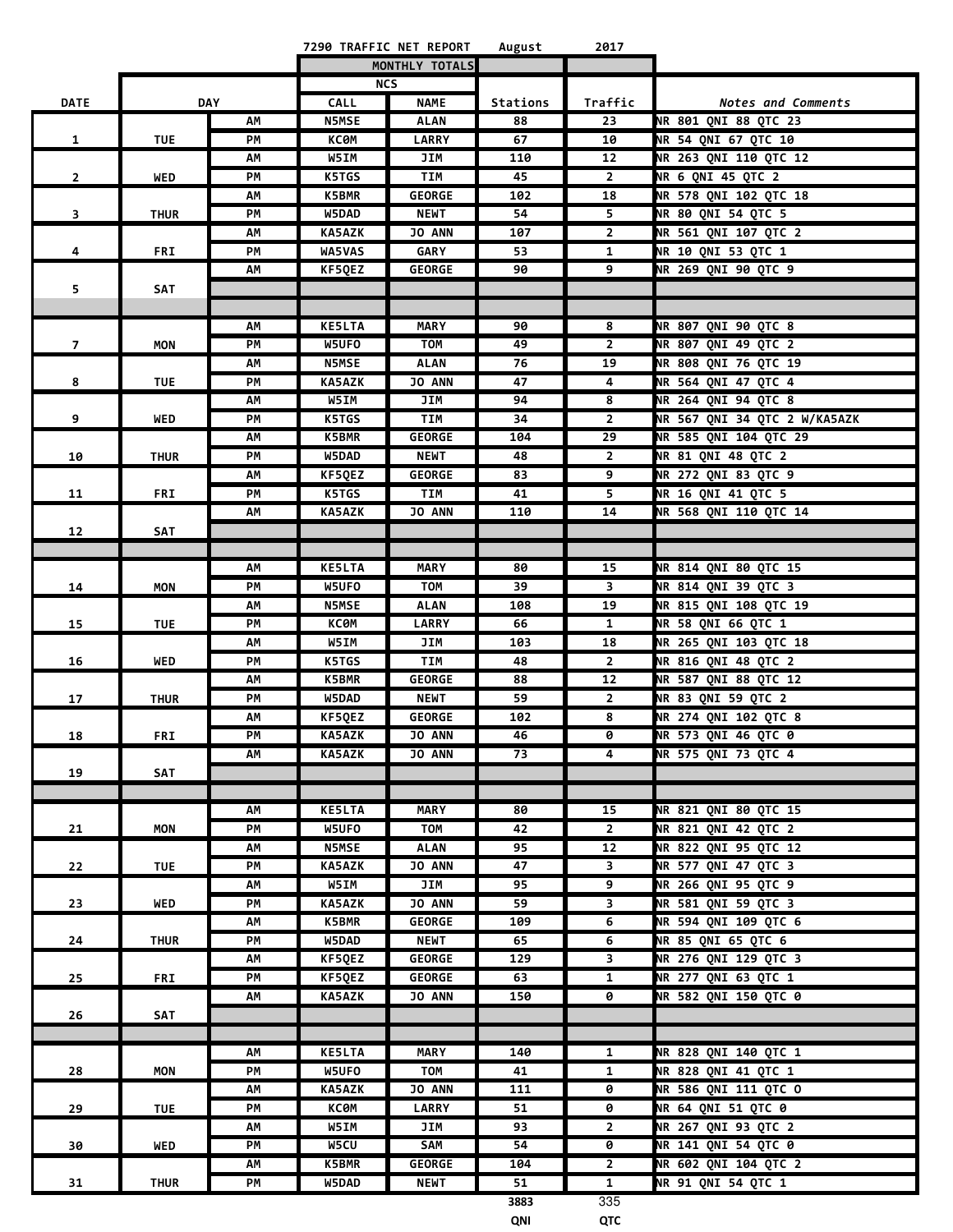|                |             |    |               | 7290 TRAFFIC NET REPORT September |                 | 2017                    |                            |
|----------------|-------------|----|---------------|-----------------------------------|-----------------|-------------------------|----------------------------|
| <b>DATE</b>    | <b>DAY</b>  |    | <b>NCS</b>    |                                   |                 |                         |                            |
|                |             |    | CALL          | <b>NAME</b>                       | <b>Stations</b> | Traffic                 | <b>Notes and Comments</b>  |
| $\mathbf{1}$   | <b>FRI</b>  | AM | KF5QEZ        | <b>GEORGE</b>                     | 75              | $\overline{2}$          | NR 283 QNI 75 QTC 2        |
|                |             | PM | КСӨМ          | <b>LARRY</b>                      | $\overline{53}$ | 0                       | NR 68 QNI 53 QTC 0         |
| $\overline{2}$ | <b>SAT</b>  | АΜ | KA5AZK        | JO ANN                            | 86              | $\mathbf{1}$            | NR 590 QNI 86 QTC 1        |
|                |             |    |               |                                   |                 |                         |                            |
|                |             |    |               |                                   |                 |                         |                            |
| 4              | MON         | AΜ | <b>KE5LTA</b> | <b>MARY</b>                       | 66              | 9                       | NR 904 QNI 66 QTC 9        |
|                |             | PM | W5UFO         | <b>TOM</b>                        | 67              | 8                       | NR 904 QNI 67 QTC 8        |
| 5.             | <b>TUE</b>  | AΜ | <b>KA5AZK</b> | JO ANN                            | 103             | 6                       | NR 594 QNI 103 QTC 6       |
|                |             | PM | ксөм          | <b>LARRY</b>                      | 51              | $\overline{2}$          | NR 69 QNI 51 QTC 2         |
|                |             |    |               |                                   |                 | 8                       |                            |
| 6              | <b>WED</b>  | AM | W5IM          | JIM                               | 95              |                         | NR 270 QNI 95 QTC 8        |
|                |             | PM | <b>KA5AZK</b> | <b>JO ANN</b>                     | 63              | 0                       | NR 595 QNI 63 QTC 0        |
| 7              | <b>THUR</b> | AΜ | K5BMR         | <b>GEORGE</b>                     | 97              | 9                       | NR 607 QNI 97 QTC 9        |
|                |             | PM | W5DAD         | <b>NEWT</b>                       | 52              | 1                       | NR 95 QNI 52 QTC 1         |
| 8              | <b>FRI</b>  | AΜ | <b>KA5AZK</b> | JO ANN                            | 74              | 9                       | NR 596 QNI 74 QTC 9        |
|                |             | PM | WA5VAS        | <b>GARY</b>                       | 33              | $\overline{2}$          | NR 11 QNI 33 QTC 2         |
| 9              | SAT         | AΜ | KF5QEZ        | <b>GEORGE</b>                     | 104             | 6                       | NR 287 QNI 104 QTC 6       |
|                |             |    |               |                                   |                 |                         |                            |
|                |             |    |               |                                   |                 |                         |                            |
| 11             | MON         | AM | <b>KE5LTA</b> | <b>MARY</b>                       | 75              | 5                       | NR 911 ONI 75 OTC 5        |
|                |             | PM | W5UFO         | <b>TOM</b>                        | 63              | $\mathbf{1}$            | NR 911 QNI 63 QTC 1        |
| 12             | <b>TUE</b>  | AΜ | KA5AZK        | JO ANN                            | 76              | 10                      | NR 599 QNI 76 QTC 10       |
|                |             | PM | <b>KCOM</b>   | <b>LARRY</b>                      | 62              | $\overline{\mathbf{3}}$ | NR 71 QNI 62 QTC 3         |
| 13             | WED         | AΜ | W5IM          | JIM                               | 125             | 12                      | NR 271 QNI 125 QTC 12      |
|                |             | PM | <b>KA5AZK</b> | JO ANN                            | 71              | $\overline{2}$          | NR 602 QNI 71 QTC 2        |
| 14             | <b>THUR</b> | AΜ | <b>K5BMR</b>  | <b>GEORGE</b>                     | 105             | 17                      | NR 611 QNI 105 QTC 17      |
|                |             | PM | W5DAD         | <b>NEWT</b>                       | 69              | $\overline{2}$          | NR 96 QNI 69 QTC 2         |
|                |             |    |               |                                   |                 |                         |                            |
| 15             | <b>FRI</b>  | AM | KF5QEZ        | <b>GEORGE</b>                     | 99              | $\overline{7}$          | <b>NR 288 QNI 99 QTC 7</b> |
|                |             | PM | W5CU          | SAM                               | 58              | 0                       | <b>NR 156 QNI 58 QTC 0</b> |
| 16             | SAT         | AΜ | <b>KA5AZK</b> | <b>JO ANN</b>                     | 112             | $\mathbf{1}$            | NR 604 QNI 112 QTC 1       |
|                |             |    |               |                                   |                 |                         |                            |
|                |             |    |               |                                   |                 |                         |                            |
| 18             | MON         | АΜ | <b>KE5LTA</b> | <b>MARY</b>                       | 63              | 3                       | NR 918 QNI 63 QTC 3        |
|                |             | PM | W5UFO         | TOM                               | 61              | $\overline{\mathbf{3}}$ | NR 918 QNI 61 QTC 3        |
| 19             | <b>TUE</b>  | ΛМ | N5MSE         | ALAN                              | 59              | 16                      | NR 919 QNI 59 QTC 16       |
|                |             | PM | КСӨМ          | <b>LARRY</b>                      | 47              | 22                      | NR 73 QNI 47 QTC 22        |
| 20             | WED         | AM | W5IM          | JIM                               | 98              | 26                      | NR 272 QNI 98 QTC 26       |
|                |             | PM | <b>KA5AZK</b> | JO ANN                            | 54              | 4                       | NR 605 QNI 54 QTC 4        |
| 21             | <b>THUR</b> | AΜ | KF5QEZ        | <b>GEORGE</b>                     | 77              | 11                      | NR 289 QNI 77 QTC 11       |
|                |             | PM | W5DAD         | <b>NEWT</b>                       | 58              | 3                       | NR 98 QNI 58 QTC 3         |
| 22             | FRI         | АΜ | K5BMR         | <b>GEORGE</b>                     | 98              | 15                      | NR 615 QNI 98 QTC 15       |
|                |             | PМ | WA5VAS        | GARY                              | 27              | $2^{\circ}$             | NR 12 QNI 27 QTC 2         |
| 23             | SAT         | АΜ | <b>KA5AZK</b> | <b>JO ANN</b>                     | 90              | 17                      | NR 608 QNI 90 QTC 17       |
|                |             |    |               |                                   |                 |                         |                            |
|                |             |    |               |                                   |                 |                         |                            |
| 25             | MON         | АΜ | <b>KE5LTA</b> | <b>MARY</b>                       | 79              | 11                      | NR 925 QNI 79 QTC 11       |
|                |             | PM | W5UFO         | <b>TOM</b>                        | 57              | 5                       | NR 925 QNI 57 QTC 5        |
| 26             | <b>TUE</b>  | АΜ | <b>N5MSE</b>  | <b>ALAN</b>                       | 95              | 19                      | NR 926 QNI 95 QTC 19       |
|                |             | PM | КСӨМ          | <b>LARRY</b>                      | 59              | $\overline{7}$          | NR 75 QNI 59 QTC 7         |
| 27             | WED         | АΜ | W5IM          | JIM                               | 116             | $\overline{2}$          | NR 273 QNI 116 QTC 2       |
|                |             |    |               | JO ANN                            | 69              |                         | NR 615 QNI 69 QTC 1        |
|                |             | PM | <b>KA5AZK</b> |                                   |                 | $\mathbf{1}$            |                            |
| 28             | <b>THUR</b> | AM | <b>K5BMR</b>  | <b>GEORGE</b>                     | 112             | 19                      | NR 618 QNI 112 QTC 19      |
|                |             | PM | W5DAD         | <b>NEWT</b>                       | 60              | $\mathbf{1}$            | <b>NR 99 QNI 60 QTC 1</b>  |
| 29             | FRI         | АΜ | KF5QEZ        | <b>GEORGE</b>                     | 88              | $\overline{7}$          | NR 290 QNI 88 QTC 7        |
|                |             | PM | WA5VAS        | GARY                              | 63              | 1                       | NR 13 QNI 63 QTC 1         |
| 30             | SAT         | AΜ | <b>KA5AZK</b> | JO ANN                            | 111             | 4                       | NR 617 QNI 111 QTC 4       |
|                |             |    |               |                                   |                 |                         |                            |
|                |             |    |               |                                   |                 |                         |                            |
|                |             |    |               |                                   | 3575            | 322                     |                            |
|                |             |    |               |                                   | QNI             | QTC                     |                            |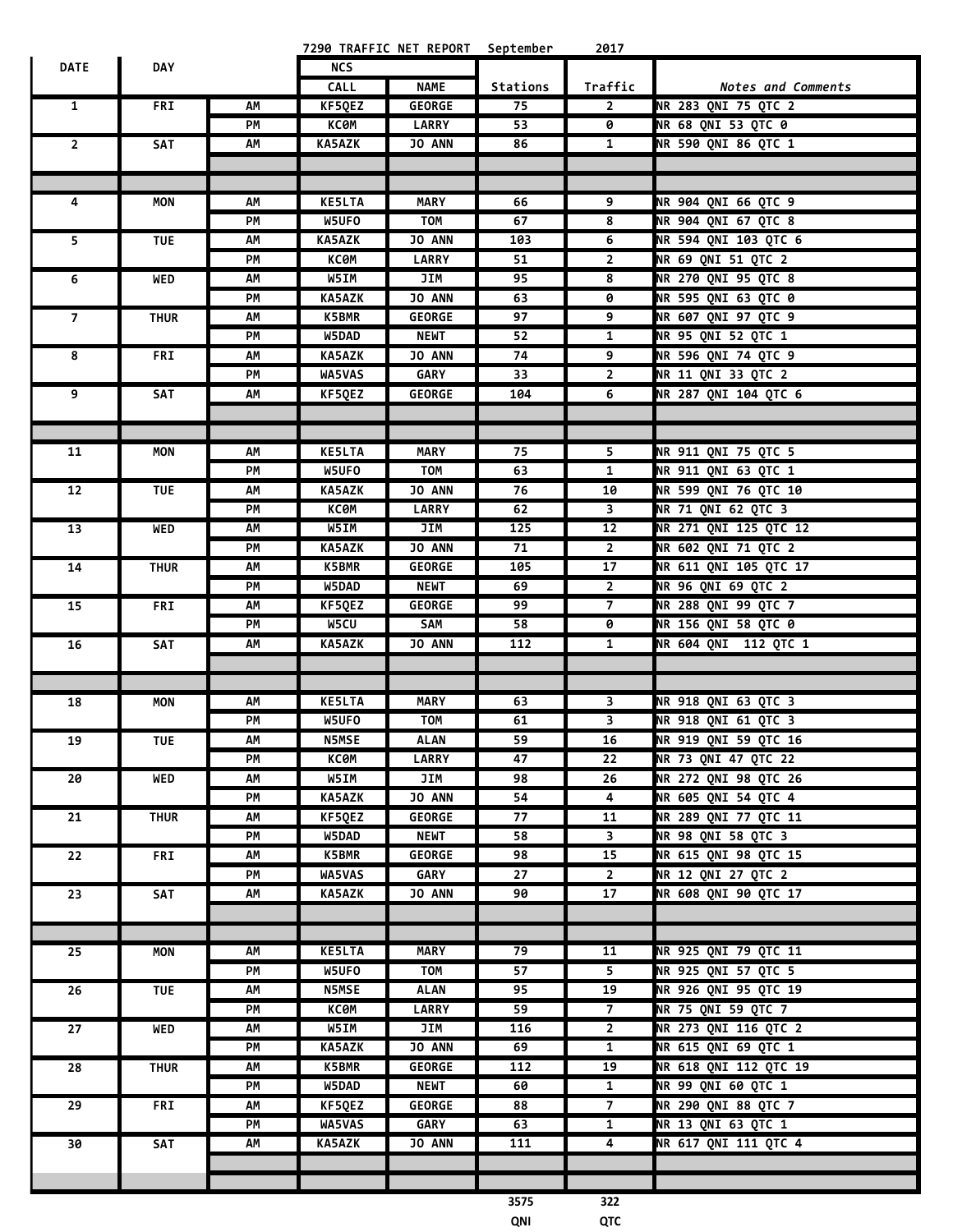|                |      |     |               | 7290 TRAFFIC NET REPORT | October  | 2017                    |                              |
|----------------|------|-----|---------------|-------------------------|----------|-------------------------|------------------------------|
|                |      |     |               | Monthly Totals          |          |                         |                              |
|                |      |     |               | <b>NCS</b>              |          |                         |                              |
| Date           |      | Day | Call          | Name                    | Stations | Traffic                 | Notes and Comments           |
|                |      | АΜ  | <b>KE5LTA</b> | <b>MARY</b>             | 91       | $\mathbf{2}$            | NR 1002 QNI 91 QTC 2         |
| $\overline{2}$ | Mon  | PM  | <b>KA5AZK</b> | <b>JO ANN</b>           | 60       | $\overline{\mathbf{3}}$ | NR 618 QNI 60 QTC 3          |
|                |      | АΜ  | <b>N5MSE</b>  | ALAN                    | 96       | 24                      | NR 1003 QNI 96 QTC 24        |
| 3              | Tue  | PМ  | W5UFO         | <b>TOM</b>              | 47       | 10                      | NR 1003 QNI 47 QTC 10        |
|                |      | АΜ  | W5IM          | JIM                     | 114      | 9                       | NR 274 QNI 114 QTC 9         |
| 4              | Wed  | PM  | <b>KA5AZK</b> | JO ANN                  | 60       | $\overline{2}$          | <b>NR 619 QNI 60 QTC 2</b>   |
|                |      | ΛМ  | <b>N5MSE</b>  | <b>ALAN</b>             | 104      | 11                      | NR 1005 QNI 104 QTC 11       |
| 5              | Thur | PМ  | W5DAD         | <b>NEWT</b>             | 68       | 6                       | <b>NR 100 QNI 68 QTC 6</b>   |
|                |      | АΜ  | <b>KA5AZK</b> | <b>JO ANN</b>           | 114      | 10                      | NR 621 QNI 114 QTC 10        |
| 6              | Fri  | PМ  | W5CU          | SAM                     | 63       | $\mathbf{1}$            | NR 172 QNI 63 QTC 1          |
|                |      | AΜ  | KF5QEZ        | <b>GEORGE</b>           | 94       | 8                       | NR 291 QNI 94 QTC 8          |
| $\overline{7}$ | Sat  |     |               |                         |          |                         |                              |
|                |      |     |               |                         |          |                         |                              |
|                |      | АΜ  | <b>KE5LTA</b> | <b>MARY</b>             | 83       | 10                      | <b>NR 1009 QNI 83 QTC 10</b> |
| 9              | Mon  | PM  | W5UFO         | TOM                     | 58       | $\mathbf{1}$            | NR 1009 QNI 58 QTC 1         |
|                |      | АΜ  | <b>N5MSE</b>  | ALAN                    | 98       | 14                      | <b>NR 1010 QNI 98 QTC 14</b> |
| 10             | Tue  | PМ  | KA5AZK        | <b>JO ANN</b>           | 63       | 3                       | NR 623 QNI 63 QTC 3          |
|                |      | АΜ  | W5IM          | JIM                     | 105      | 5                       | NR 275 QNI 105 QTC 5         |
| 11             | Wed  | PМ  | K5TGS         | TIM                     | 70       | $\overline{\mathbf{3}}$ | NR 1011 QNI 70 QTC 3         |
|                |      | АΜ  | KA5AZK        | <b>JO ANN</b>           | 98       | 14                      | <b>NR 626 QNI 98 QTC 14</b>  |
| 12             | Thur | PМ  | KF5QEZ        | <b>GEORGE</b>           | 67       | 1                       | NR 292 QNI 67 QTC 1          |
|                |      | АΜ  | KF5QEZ        | <b>GEORGE</b>           | 92       | 16                      | NR 293 QNI 92 QTC 16         |
| 13             | Fri  | PM  | WA5VAS        | <b>GARY</b>             | 65       | $\overline{\mathbf{3}}$ | NR 14 QNI 65 QTC 3           |
|                |      | AΜ  | KA5AZK        | JO ANN                  | 110      | 3                       | NR 628 QNI 110 QTC 3         |
| 14             | Sat  |     |               |                         |          |                         |                              |
|                |      |     |               |                         |          |                         |                              |
|                |      | AΜ  | <b>KE5LTA</b> | <b>MARY</b>             | 97       | $2^{\circ}$             | <b>NR 1016 QNI 97 QTC 2</b>  |
| 16             | Mon  | PМ  | W5UFO         | <b>TOM</b>              | 50       | $\mathbf{1}$            | <b>NR 1016 QNI 50 QTC 1</b>  |
|                |      | AΜ  | <b>N5MSE</b>  | <b>ALAN</b>             | 89       | 23                      | NR 1017 QNI 89 QTC 23        |
| 17             | Tue  | PM  | W5CU          | <b>SAM</b>              | 60       | $\overline{7}$          | NR 181 QNI 60 QTC 7          |
|                |      | АΜ  | W5IM          | JIM                     | 98       | 20                      | NR 276 QNI 98 QTC 20         |
| 18             | Wed  | PМ  | K5TGS         | TIM                     | 59       | $\mathbf{1}$            | NR 1018 QNI 59 QTC 1         |
|                |      | АM  | <b>K5BMR</b>  | <b>GEORGE</b>           | 114      | 9                       | <b>NR 624 QNI 114 QTC 9</b>  |
| 19             | Thur | PМ  | W5DAD         | <b>NEWT</b>             | 70       | 4                       | <b>NR 108 QNI 70 QTC 4</b>   |
|                |      | АΜ  | <b>KA5AZK</b> | <b>JO ANN</b>           | 105      | 16                      | NR 629 QNI 105 QTC 16        |
| 20             | Fri  | PМ  | <b>K5BMR</b>  | <b>GEORGE</b>           | 60       | $2^{\circ}$             | NR 625 QNI 60 QTC 2          |
|                |      | АΜ  | KF5QEZ        | <b>GEORGE</b>           | 90       | 10                      | NR 295 QNI 90 QTC 10         |
| 21             | Sat  |     |               |                         |          |                         |                              |
|                |      |     |               |                         |          |                         |                              |
|                |      | AΜ  | <b>KE5LTA</b> | <b>MARY</b>             | 100      | 19                      | NR 1023 QNI 100 QTC 19       |
| 23             | Mon  | PМ  | W5UFO         | <b>TOM</b>              | 60       | $\overline{2}$          | NR 1023 QNI 60 QTC 2         |
|                |      | АΜ  | <b>N5MSE</b>  | ALAN                    | 93       | 22                      | <b>NR 1024 QNI 93 QTC 22</b> |
| 24             | Tue  | PM  | <b>KA5AZK</b> | <b>JO ANN</b>           | 68       | $\overline{\mathbf{3}}$ | NR 631 QNI 68 QTC 3          |
|                |      | AM  | W5IM          | JIM                     | 126      |                         | NR 277 QNI 126 QTC 5         |
| 25             | Wed  | PM  | K5TGS         | TIM                     | 60       | $\mathbf{1}$            | NR 1025 QNI 60 QTC 1         |
|                |      | AΜ  | K5BMR         | <b>GEORGE</b>           | 114      | 19                      | NR 631 QNI 114 QTC 19        |
| 26             | Thur | PM  | W5DAD         | <b>NEWT</b>             | 72       | $\overline{2}$          | <b>NR 110 QNI 72 QTC 2</b>   |
|                |      | АM  | <b>KA5AZK</b> | <b>JO ANN</b>           | 128      | $\overline{7}$          | NR 633 QNI 128 QTC 7         |
| 27             | Fri  | PМ  | W5IM          | JIM                     | 64       | $\overline{2}$          | NR 278 QNI 64 QTC 2          |
|                |      | АМ  | KF5QEZ        | <b>GEORGE</b>           | 80       | $\mathbf{1}$            | NR 296 QNI 80 QTC 1          |
| 28             | Sat  |     |               |                         |          |                         |                              |
|                |      |     |               |                         |          |                         |                              |
|                |      | ΛМ  | <b>KE5LTA</b> | <b>MARY</b>             | 102      | 9                       | NR 1030 QNI 102 QTC 9        |
| 30             | Mon  | PM  | W5UFO         | <b>MARY</b>             | 61       | 5                       | NR 1030 QNI 61 QTC 5         |
|                |      | AΜ  | <b>N5MSE</b>  | <b>ALAN</b>             | 107      | 19                      | NR 1031 QNI 107 QTC 19       |
| 31             | Tue  | PМ  | КСӨМ          | <b>LARRY</b>            | 65       | 6                       | NR 82 QNI 65 QTC 6           |
|                |      |     |               |                         | 4012     | 376                     |                              |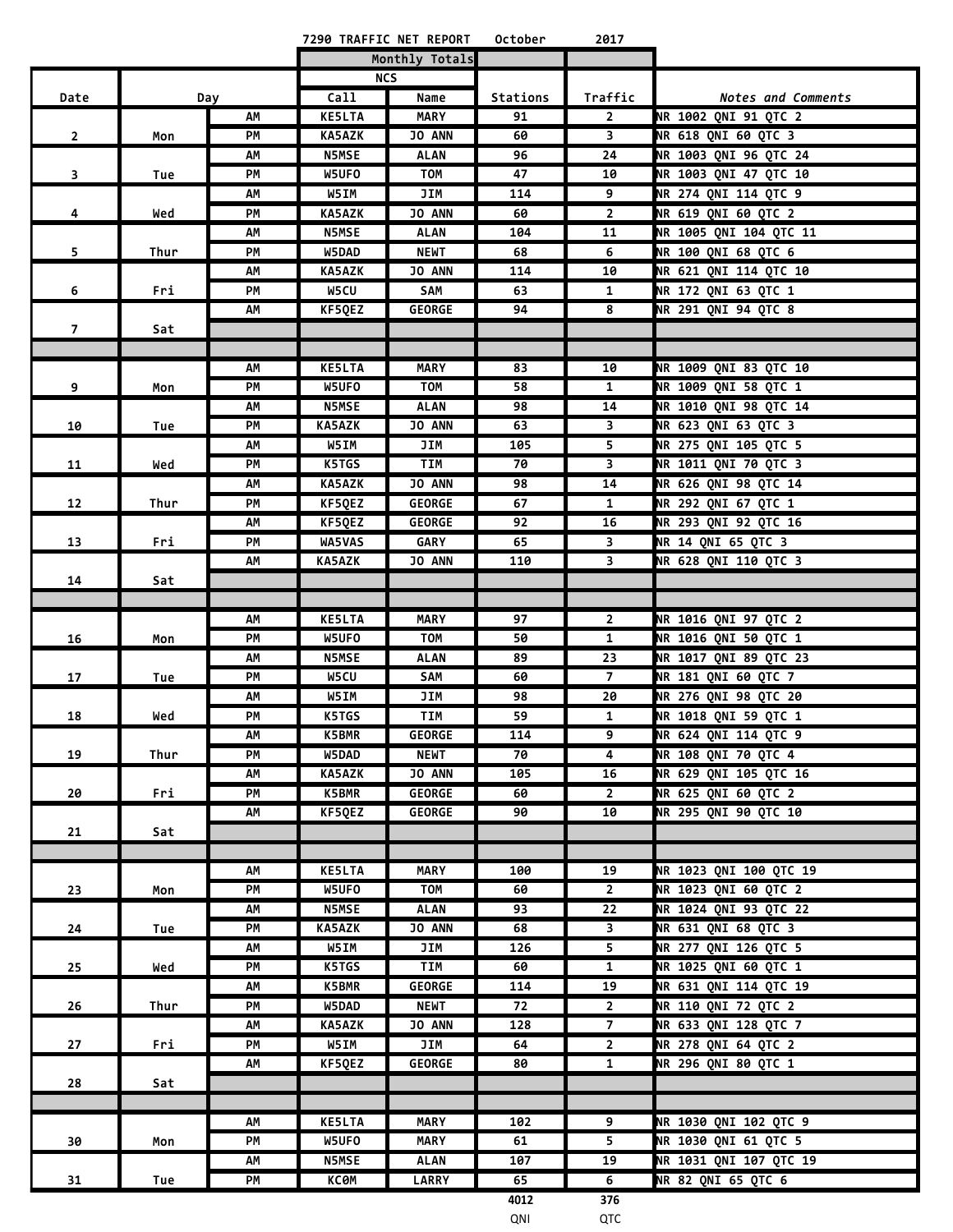**7290 TRAFFIC NET REPORT**

÷

|                |             |     |               | Monthly Totals November |              | 2017                    |                               |
|----------------|-------------|-----|---------------|-------------------------|--------------|-------------------------|-------------------------------|
|                |             |     |               | <b>NCS</b>              |              |                         |                               |
| Date           |             | Day | Call          | Name                    | Stations     | Traffic                 | Notes and Comments            |
|                |             | AΜ  | <b>K5BMR</b>  | <b>GEORGE</b>           | 136          | 23                      | NR 634 QNI 136 QTC 23         |
| $\mathbf{1}$   | Wed         | PM  | K5TGS         | <b>TIM</b>              | 62           | $\mathbf{1}$            | NR 1101 QNI 62 QTC 1          |
|                |             | AM  | KA5AZK        | JO ANN                  | 127          | $\overline{7}$          | NR 635 QNI 127 QTC 7          |
| $\overline{2}$ | <b>THUR</b> | PM  | W5DAD         | <b>NEWT</b>             | 70           | $\mathbf{1}$            | <b>NR 111 QNI 70 QTC 1</b>    |
|                |             | AΜ  | KF5QEZ        | <b>GEORGE</b>           | 101          | 10                      | <b>NR 297 QNI 101 QTC 10</b>  |
| 3              | Fri         | PМ  | W5IM          | JIM                     | 74           | $\mathbf{1}$            | <b>NR 279 QNI 74 QTC 1</b>    |
|                |             | AM  | W5IM          | JIM                     | 114          | 0                       | <b>NR 280 QNI 114 QTC 0</b>   |
| 4              | Sat         |     |               |                         |              |                         |                               |
|                |             |     |               |                         |              |                         |                               |
|                |             | AM  | <b>KE5LTA</b> | <b>MARY</b>             | 103          | 9                       | NR 1106 QNI 103 QTC 9         |
| 6              |             | PМ  | W5UFO         | TOM                     | 43           | 4                       | NR 1106 QNI 43 QTC 4          |
|                | Mon         |     |               |                         |              |                         | NR 1107 QNI 122 QTC 20        |
|                |             | AΜ  | <b>N5MSE</b>  | <b>ALAN</b>             | 122          | 20                      |                               |
| $\overline{7}$ | Tue         | PM  | KA5AZK        | <b>JO ANN</b>           | 73           | 0                       | <b>NR 638 QNI 73 QTC 0</b>    |
|                |             | АΜ  | W5IM          | JIM                     | 127          | $\overline{7}$          | NR 281 QNI 127 QTC 7          |
| 8              | Wed         | PМ  | K5TGS         | <b>TIM</b>              | 58           | 1                       | NR 1108 QNI 58 QTC 1          |
|                |             | АΜ  | K5BMR         | <b>GEORGE</b>           | 113          | 23                      | NR 637 QNI 113 QTC 23         |
| 9              | <b>THUR</b> | PМ  | W5DAD         | NEWT                    | 72           | 1                       | NR 113 QNI 72 QTC 1           |
|                |             | AM  | KF5QEZ        | <b>GEORGE</b>           | 108          | 9                       | NR 299 QNI 108 QTC 9          |
| 10             | Fri         | PМ  | W5IM          | JIM                     | 73           | 8                       | NR 282 QNI 73 QTC 8           |
|                |             | АΜ  | KA5AZK        | JO ANN                  | 100          | 4                       | NR 640 QNI 100 QTC 4          |
| 11             | Sat         |     |               |                         |              |                         |                               |
|                |             |     |               |                         |              |                         |                               |
|                |             | АΜ  | <b>KE5LTA</b> | <b>MARY</b>             | 94           | 16                      | NR 1113 QNI 94 QTC 16         |
| 13             | Mon         | PМ  | W5UFO         | <b>TOM</b>              | 60           | $\overline{2}$          | NR 1113 QNI 60 QTC 2          |
|                |             | AΜ  | N5MSE         | <b>ALAN</b>             | 109          | 30                      | <b>NR 1114 QNI 109 QTC 30</b> |
| 14             |             | PМ  | NE5V          | <b>CHRIS</b>            | 57           | $\overline{7}$          | <b>NR 141 QNI 57 QTC 7</b>    |
|                | Tue         | AΜ  | W5IM          | JIM                     | 122          | 0                       | <b>NR 283 QNI 122 QTC 0</b>   |
|                |             | PM  | K5TGS         | <b>TIM</b>              | 56           | $\mathbf{1}$            | NR 1115 QNI 56 QTC 1          |
| 15             | Wed         |     |               |                         |              |                         |                               |
|                |             | AΜ  | K5BMR         | <b>GEORGE</b>           | 116          | $\overline{7}$          | NR 641 QNI 116 QTC 7          |
| 16             | Thur        | PМ  | W5DAD         | <b>NEWT</b>             | 65           | $\overline{2}$          | NR 116 QNI 65 QTC 2           |
|                |             | AΜ  | KF5QEZ        | <b>GEORGE</b>           | 95           | 12                      | NR 299 QNI 95 QTC 12          |
| 17             | Fri         | PМ  | W5IM          | JIM                     | 65           | 5                       | NR 284 QNI 65 QTC 5           |
|                |             | AM  | KA5AZK        | <b>JO ANN</b>           | 119          | 4                       | NR 642 QNI 119 QTC 4          |
| 18             | Sat         |     |               |                         |              |                         |                               |
|                |             |     |               |                         |              |                         |                               |
|                |             | AM  | <b>KE5LTA</b> | <b>MARY</b>             | 105          | 18                      | NR 1120 QNI 105 QTC 18        |
| 20             | Mon         | PМ  | K5BMR         | <b>GEORGE</b>           | 62           | $\mathbf{2}$            | NR 645 QNI 62 QTC 2           |
|                |             | AM  | <b>N5MSE</b>  | <b>ALAN</b>             | 126          | 43                      | NR 1121 QNI 126 QTC 43        |
| 21             | Tue         | PM  | NE5V          | <b>CHRIS</b>            | 66           | $\mathbf{1}$            | NR 211 QNI 66 QTC 1           |
|                |             | АΜ  | W5IM          | JIM                     | 123          | 10                      | NR 285 QNI 123 QTC 10         |
| 22             | Wed         | PМ  | K5TGS         | TIM                     | 79           | $\mathbf{1}$            | NR 1122 QNI 79 QTC 1          |
|                |             |     |               |                         | THANKSGIVING | <b>DAY</b>              |                               |
| 23             | Thur        |     |               |                         |              |                         |                               |
|                |             | AM  | <b>KA5AZK</b> | JO ANN                  | 121          | 16                      | NR 644 QNI 121 QTC 16         |
| 24             | Fri         | PМ  | W5IM          | JIM                     | 55           | 3                       | NR 286 QNI 55 QTC 3           |
|                |             | AΜ  | KA5AZK        | <b>JO ANN</b>           | 110          | $12 \overline{ }$       | NR 645 QNI 110 QTC 12         |
|                |             |     |               |                         |              |                         |                               |
| 25             | Sat         |     |               |                         |              |                         |                               |
|                |             | AΜ  | <b>KE5LTA</b> | <b>MARY</b>             | 104          | 16                      | NR 1127 QNI 104 QTC 16        |
| 27             | Mon         | PM  | W5UFO         | <b>TOM</b>              | 48           | $\overline{\mathbf{3}}$ | NR 1127 QNI 48 QTC 3          |
|                |             | AΜ  | N5MSE         | <b>ALAN</b>             | 105          | 21                      | NR 1128 QNI 105 QTC 21        |
| 28             | Tue         | PМ  | <b>KA5AZK</b> | JO ANN                  | 50           | 9                       | <b>NR 648 QNI 50 QTC 9</b>    |
|                |             | AΜ  | W5IM          | JIM                     | 106          | 10                      | NR 287 QNI 106 QTC 10         |
| 29             | Wed         | PМ  | K5TGS         | <b>TIM</b>              | 51           | $\mathbf{1}$            | NR 1129 QNI 51 QTC 1          |
|                |             | AM  | K5BMR         | <b>GEORGE</b>           | 112          | 33                      | NR 652 QNI 112 QTC 33         |
| 30             | Thur        | PМ  | W5DAD         | <b>NEWT</b>             | 55           | 6                       | NR 120 QNI 55 QTC 6           |
|                |             |     |               |                         | 4112         | 420                     |                               |